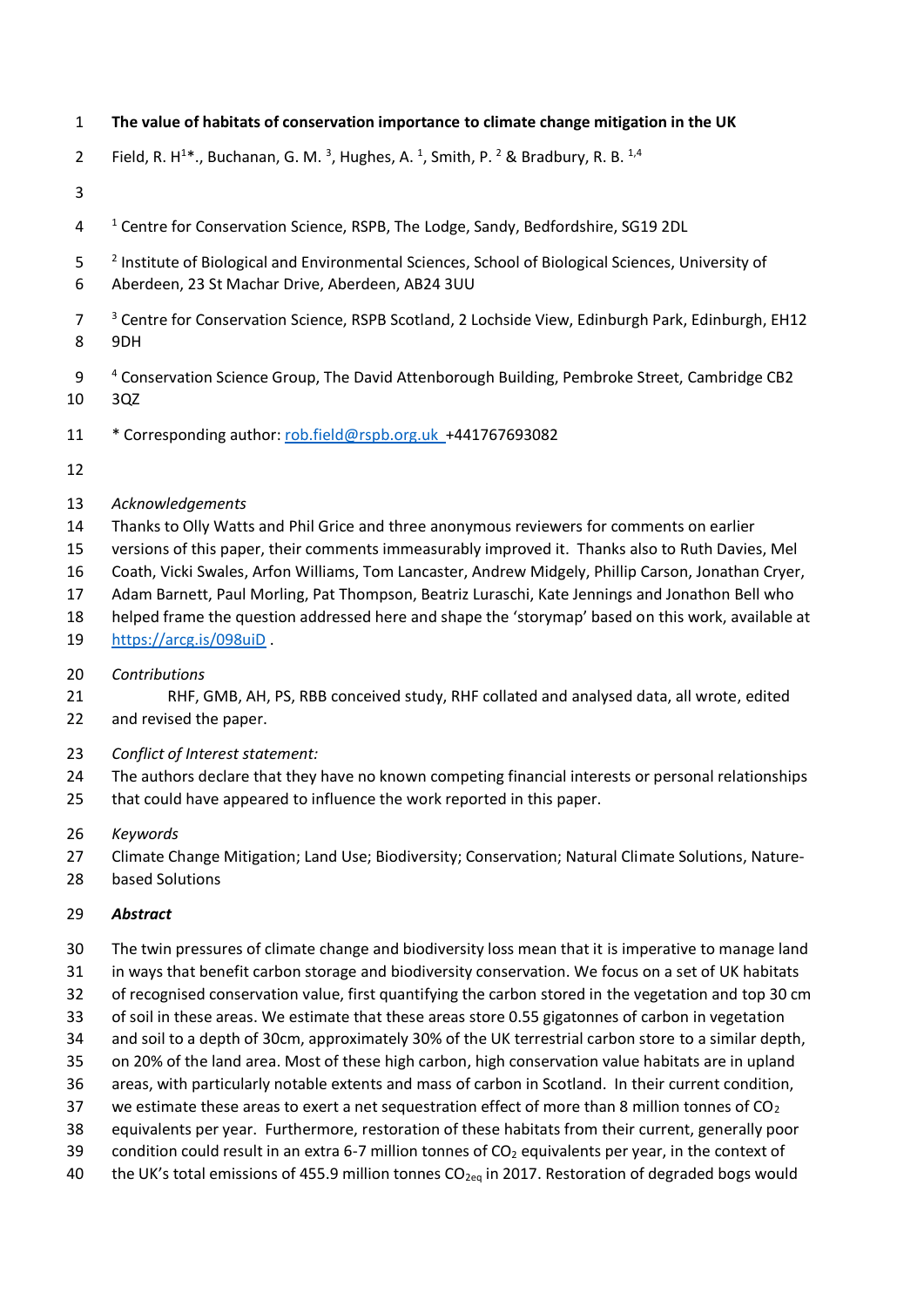- avoid significant annual emissions (currently negating significant sequestration by woodlands and
- coastal habitats) and should be a particular priority.

#### *Introduction*

- Current trends in global biodiversity and climate are a source of concern to academic and civil
- society alike (IPCC, 2018, IPBES, 2019), as is the role of land management in both these challenges
- (IPBES, 2019, IPCC, 2019). However, whilst there is a general consensus that it is possible to address
- both issues together as 'twin crises' (Cohen-Shacham et al., 2016, Griscom et al., 2017), the
- mechanisms and pitfalls of doing so remain the subject of debate (Griscom et al., 2019, Runting et
- al., 2019, Lewis et al., 2019, Anderson et al., 2019).
- While global agreements and conventions set the tone, action is undertaken at the national level.
- The UK is characteristic of the challenges inherent in addressing these problems. It has a relatively
- large population and small land area, with many competing land-uses and ecosystem services
- required from this finite land resource, coupled with complex issues of land tenure and political
- governance. The government has signalled its commitment to global biodiversity through its being a
- party to the current set of CBD targets that were to be met by 2020 (Convention on Biological
- Diversity, 2010), while the UK Biodiversity Action Plan (BAP) sets national targets for species and
- habitats conservation (UK Government, 1994) demonstrates it commitement to national
- biodiversity. As with many countries, the UK is an Annex I and II party to the UNFCCC, meaning the
- UK is required to produce a full annual greenhouse gas (GHG) inventory, and a signatory to the 2015
- Paris agreement to restrict global climate change to 1.5° C above pre-industrial levels. The UK
- government has ambitious targets of its own and has recently committed to 'net zero' greenhouse
- gas emissions by 2050 under the 2008 Climate Change Act (UK Government, 2019a). In order to
- reach net zero, all sectors will need to contribute by reducing GHG emissions. However, increased
- GHG removals from the atmosphere will also be required (Griscom et al., 2017, IPCC, 2018,
- Anderson et al., 2019).
- Progress to net zero could be achieved through multiple combinations of reductions in emissions
- and removals across sectors (Green Alliance, 2019, National Farmers' Union, 2019, Committee on
- Climate Change, 2020), with Land Use, Land Use Change and Forestry (LULUCF) being one sector.
- 69 Figures suggest that in 2017 this sector contributed around -0.016 Gt  $CO<sub>2</sub>$  equivalents of the UK's net
- emissions (Department for Business Energy & Industrial Strategy, 2018), i.e. a small net sink,
- although Evans et al. (2017) report that emissions from degraded peatlands are vastly
- underreported such that the total LULUCF figure may be a considerable underestimate. This is in
- 73 the context of GHG emissions from other sectors, with total UK annual emissions at 0.455 Gt CO<sub>2eq</sub>
- (Department for Business Energy & Industrial Strategy, 2018). Greenhouse gas removals
- technologies (GGRT) have been proposed to form part of future climate change mitigation pathways.
- However, many remain unproven or untested at scale (Smith, 2016, Smith et al., 2016), so the
- priority must be to cut emissions as much as possible in order to reduce the size of the deficit that
- GGRT are required to fill.
- Photosynthesis, however, does offer a proven and scalable GGRT opportunity. Importantly, natural
- processes and management activities that benefit biodiversity so called 'natural climate solutions'
- (NCS, *sensu* Griscom et al. (2017); i.e. ecosystem-based climate change mitigation, a subset of
- 'Nature-based Solutions' (NbS) to climate change (Cohen-Shacham et al., 2016)) have been proven
- to be an effective GGRT. Sequestration of atmospheric carbon by vegetation occurs through natural
- ecosystem processes (photosynthesis) as part of the maintenance or creation of natural or semi-
- natural habitats. In the inescapable context of competition for land use to provide different benefits,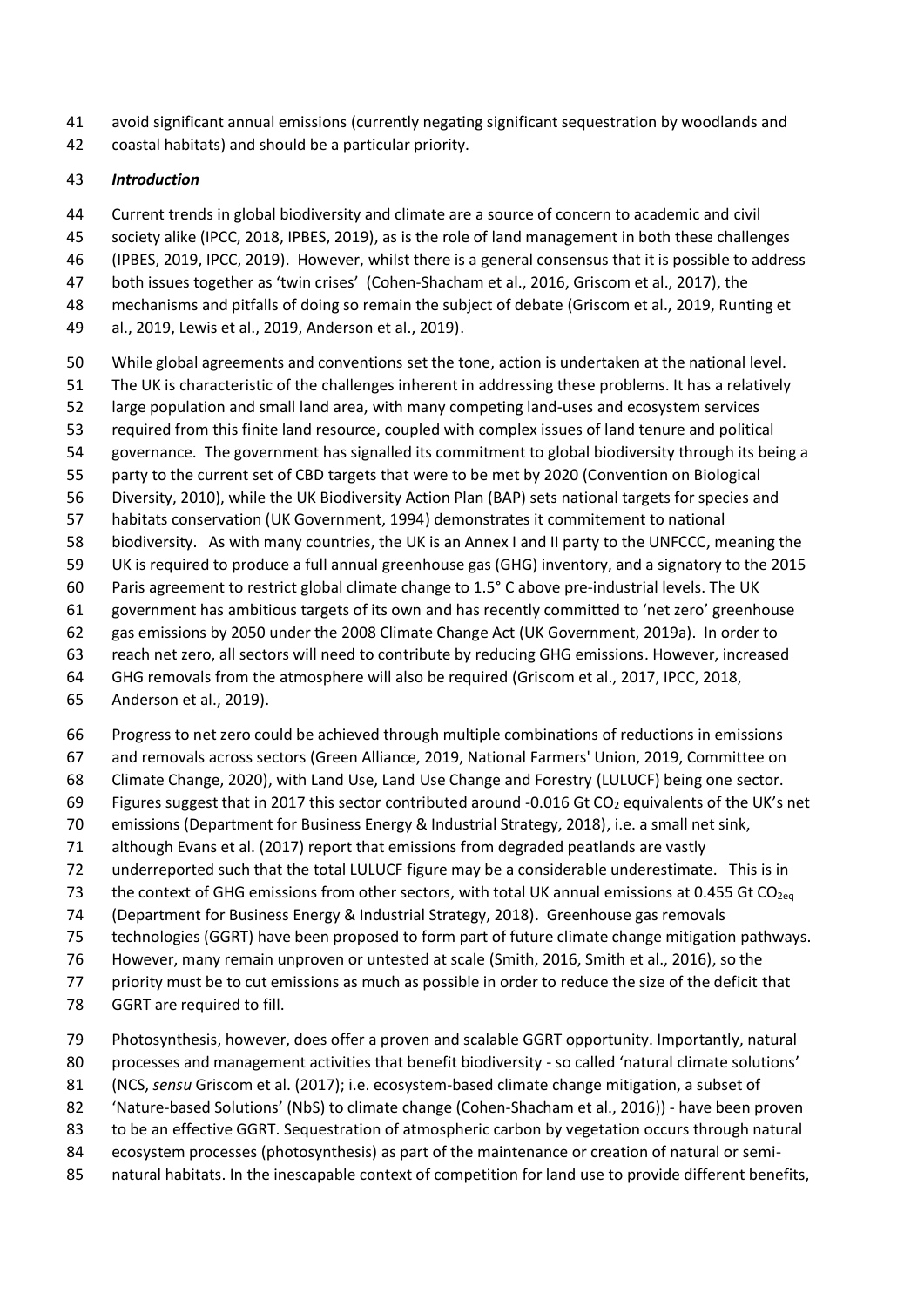NbS are likely to provide not only strong climate change mitigation benefits, but also a range of

- other services. For instance, more natural forests tend to provide both more biodiversity and a wider
- 88 range of benefits than commercial forestry (Seddon et al., 2020).

 Numerous studies have tested the spatial congruence and synergies between maintenance of biodiversity (in terms of spatial congruence of species distributions) and supply of a range of ecosystem services (e.g. Naidoo et al., 2008). For the UK, Anderson et al. (2009), Moilanen et al. (2011) and (Thomas et al., 2013) used spatial prioritisation software ('Zonation') to assess spatial conflicts and synergies between different services and biodiversity (of UK BAP Priority Species). Complementarity and irreplaceability approaches were used to assess the efficiency of different conservation strategies for delivering the full range of benefits. They found that strategies focussed solely on protecting carbon stores were largely inadequate for protecting biodiversity but when carbon and biodiversity value were given joint priorities, up to 90% of both could be protected. Reside et al. (2017) however, found that this synergy of carbon and biodiversity conservation is not universal, and complementarity approaches may be less valuable in areas of high endemism. They advocated caution in relying on climate change mitigation alone as a tool to simultaneously conserve biodiversity. Thus, the promotion of NbS will likely be beneficial to biodiversity, but should not be seen as a panacea for conservation of all species. Conflicts between carbon storage and biodiversity

will likely arise.

Site-based conservation informed by species' distribitions is a widely used approach to efficient

- nature conservation. It is possible in a data-rich location like the UK. However, many species'
- distributions are poorly known, so habitat maps can be a further important vehicle for prioritisation,
- while acknowleding that they do not fully capture all species distributions. For instance, Anderson
- and Ferree (2010) and Beier et al. (2015) used a combination of geology and climate variables to
- predict species' distributions, the combination of which could be described as habitat or landform, in
- the context of climate change adaptation of land use planning for conservation. Habitat
- conservation does, therefore, form a key component of biodiversity conservation. In the UK for
- instance, many habitats contribute to the multiple national and international obligations the UK
- government has to biodiversity conservation, under various conventions and commitments
- (European Union Habitats and Birds Directives (Council of the European Communities, 1992,
- European Parliament and of the Council of the European Communities, 2009); UK Government 25- year Environment Plan for England (UK Government, 2018)).
- 
- A range of previous studies have estimated the scale or potential of climate change mitigation
- offered by such natural or semi-natural habitats or land use strategies encompassing them
- (Anderson et al., 2009, Gilroy et al., 2014, Williams et al., 2018, Alonso et al., 2012). However, the
- scale of the benefit of these habitats, for either biodiversity conservation or climate change
- mitigation, can be greatly affected by their condition. The links between ecological condition (and
- biodiversity conservation value) and the provision of ecosystem services, particularly climate
- regulation, have been investigated at the site or landscape scale. There is robust evidence that
- conservation, or restoration, of natural or semi-natural ecosystems supports the provision of greater
- levels of carbon storage and removal of atmospheric carbon dioxide, both in peatlands (Minayeva et al., 2016, Minayeva and Sirin, 2012, Joosten et al., 2016) and in forests (Chazdon, 2008, Alexander et
- al., 2011). However, benefits for, and synergies between, biodiversity and carbon
- storage/sequestration are greater from the conservation of intact habitats than from restoration
- (e.g. Martin et al., 2013), though still greater than continued degradation.
- In this study we estimate the contribution to achieving net zero of the priority habitat element of UK biodiversity conservation strategy. We assess the co-occurrence of habitats of high conservation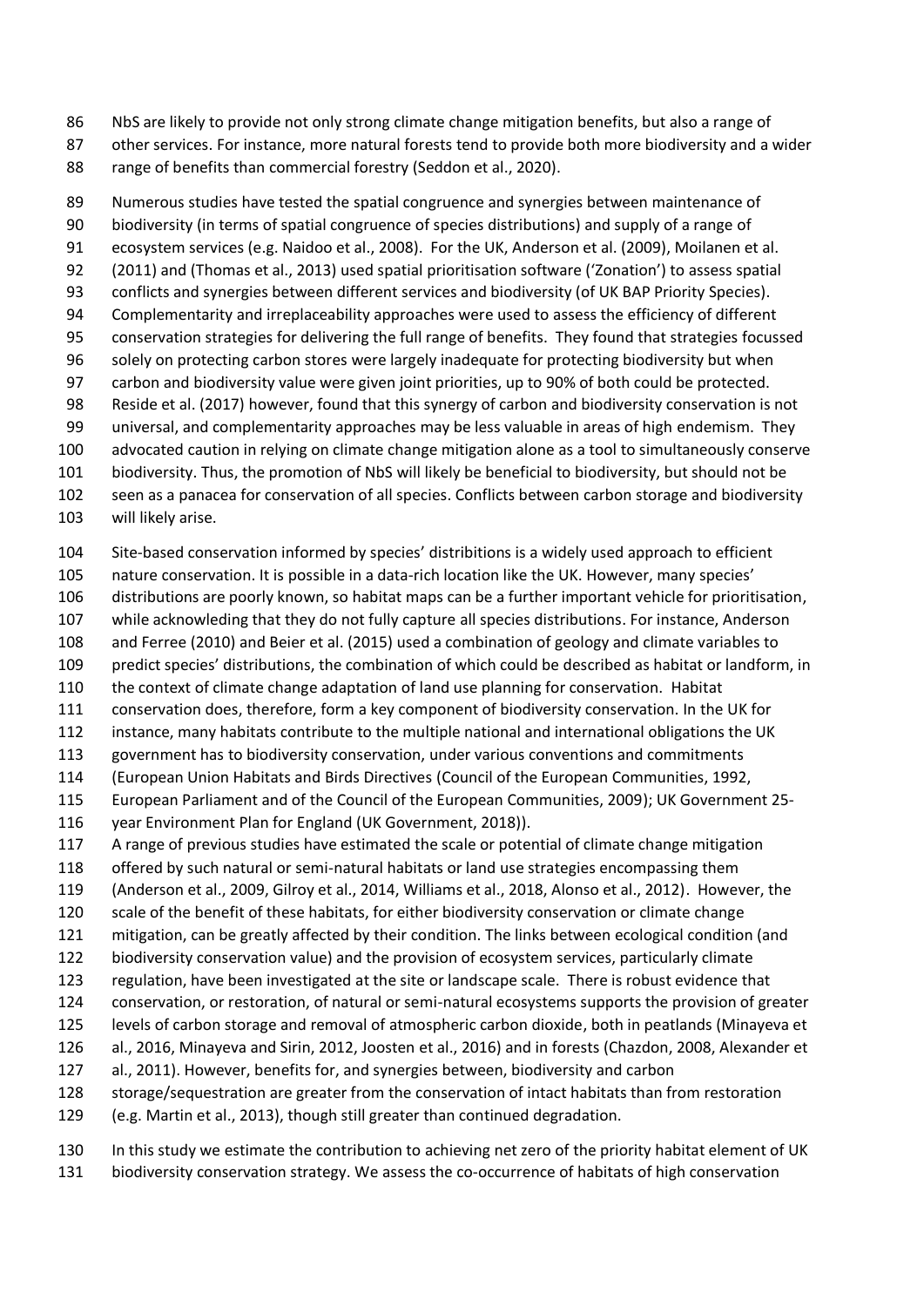habitats (specific land covers) of defined conservation importance (restricted or important assemblages / communities of species). Specifically, we use UK BAP Priority Habitats (hereafter BAP Habitats), as defined by the UK Joint Nature Conservation Committee (UK Government, 1994, Maddock, 2008). These habitats, with their characteristic species assemblages and communities, have been prioritised for their 'principal importance for the conservation of biodiversity' on the basis of their national or international importance, rarity or threat status, or functional importance to ecosystems or threatened species (UK Government, 1994). They form a central plank of UK's biodiversity conservation framework (Joint Nature Conservation Committee and Department for Environment Food & Rural Affairs, 2012). Continued and improved conservation of these areas forms the practical foundation for both conservation of priority communities of species and individual priority species. We assess the current carbon storage within BAP Habitats. We quantify

value and climate change mitigation value of different locations, based on the spatial distribution of

- the level of protection given to these habitats and their carbon stores, considering current national
- and international nature conservation designations. We go on to assess the current climate change
- mitigation contribution made by these areas and the likely influence of habitat condition on their
- current and potential future contribution.

### *Methods*

 To indicate the spatial distribution of natural and semi-natural habitats likely to be of significant biodiversity conservation value (hereafter 'High Conservation Value' HCV) we created a map of surrogate BAP Habitats across the entire UK, based on Land Cover Map 2015 (hereafter LCM, (Rowland et al., 2017)). BAP habitat descriptions were defined by the UK-wide Joint Nature Conservation Committee, in collaboration with the country statutory conservation bodies (English 154 Nature, Scottish Natural Heritage, Countryside Council for Wales) at the end of the 20<sup>th</sup> century, to include the biogeographic variation across the UK. Political devolution has led to a divergence of conservation practice across the four nations of the UK (the devolved UK's constituent nations of England, Scotland, Wales (together also known as Great Britain) and Northern Ireland), such that whilst conservation priorities remain broadly unchanged and overseen by JNCC, mapping and surveying methods differ significantly. Consequently, to map HCV habitats across the UK requires unification of national land cover datasets that differ in underlying methodology, resolution and habitat discrimination. Therefore, we chose to use LCM as a UK-wide dataset of suitable thematic and spatial resolution to map HCV habitats. LCM is 'a parcel-based land cover map for the UK, created by classifying satellite data into 21 land cover classes'. These classes are based on the UK BAP Broad Habitat definitions, which are broadly aligned with BAP Priority habitats (Jackson, 2000). We refine the LCM data with other data sources to approximate a supra-national map of HCV land covers as a proxy for BAP Habitats, to compensate for the lack of BAP Habitat inventories at high resolution in countries other than England. We use data from national forest inventories (Forestry Commission, 2015, Northern Ireland Forest Service, 2013) ancient woodland surveys (Natural England, 2015, Scottish Natural Heritage, 2014, Natural Resources Wales, 2011, Woodland Trust, 2008), inter-tidal substrate surveys(Department for Environment Food and Rural Affairs, 2004, Natural Resources Wales, 2005) and the CORINE land cover map (Cole et al., 2015) to supplement LCM data and discriminate areas of broad LCM classes likely to be of significant biodiversity conservation value. We then assess the extent to which they contribute to climate change mitigation by;

 a) storage of carbon already removed from the atmosphere, in soil and vegetation, using data from the Harmonised World Soils Database (Nachtergaele et al., 2011) and Milne and Brown (1997) respectively; and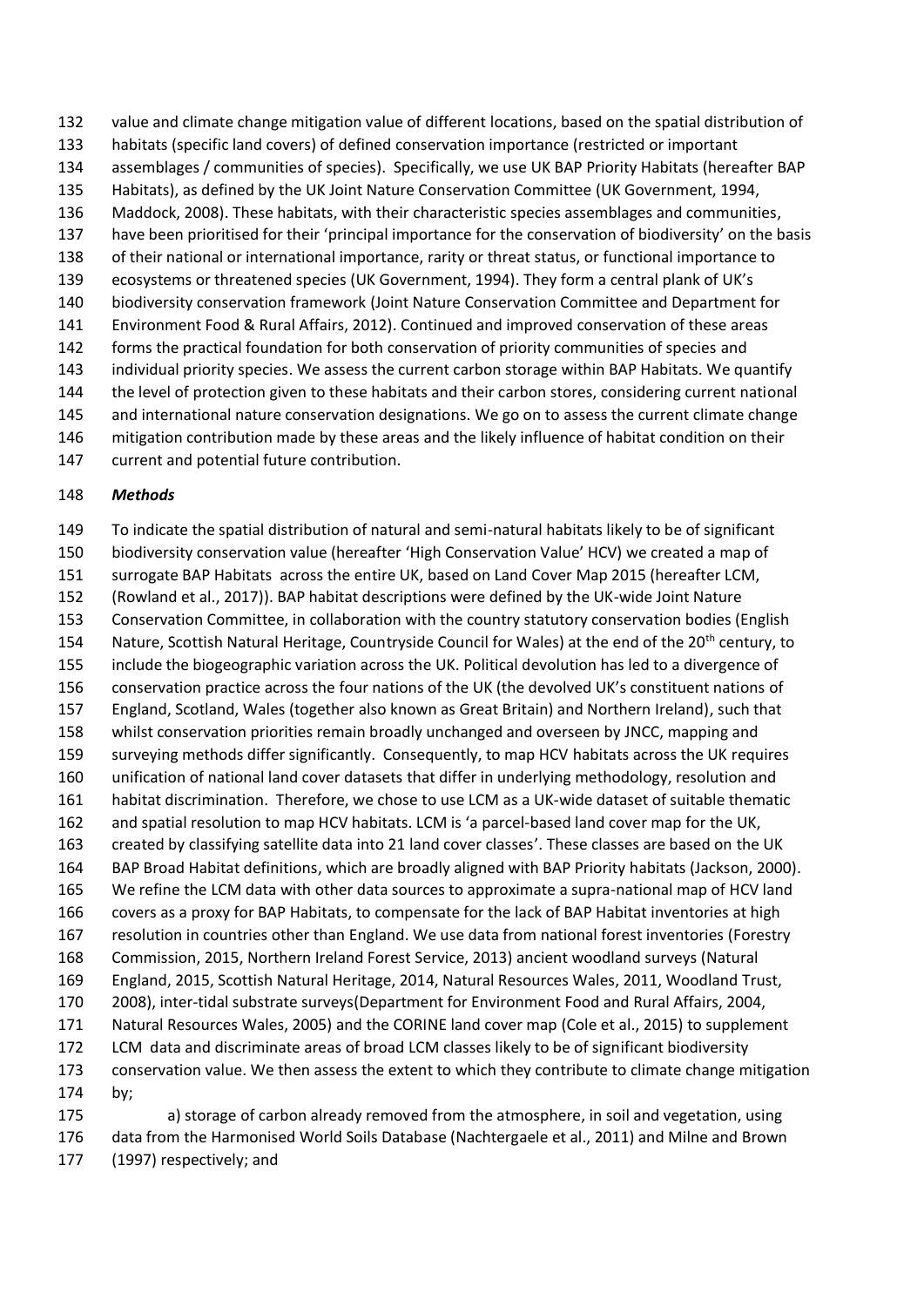- 178 b) potential for further ongoing removal of carbon from the atmosphere to vegetation and
- soil, and reduction of emissions of greenhouse gases from vegetation and soil. For this, we used
- 180 annual emissions factors (net flux of the three major greenhouse gases ( $CO<sub>2</sub>$ , CH<sub>4</sub> and N<sub>2</sub>O)) from
- literature sources, based on the annualised climate warming potential of these gasses over 100
- years (Forster et al., 2007).
- We then assess the degree to which the resultant HCV habitats are protected under national and
- international legislation. We also assess the effect of ecological condition of HCV land covers on the
- scale of climate change mitigation.

# **Representation of HCV (~BAP) Habitats**

- Land cover data were taken from LCM at 25m resolution (Rowland et al., 2017). Data were supplied
- as a 2 band 25m Raster, with land cover represented by 21 target classes, carried in the first band pixel information.
- Broad target classes were matched to BAP Habitats (Maddock, 2008) (Table A1). Land covers
- containing little, or no (or poorly quantified) vegetation or soil carbon are excluded ('Inland waters'
- (standing and flowing); 'Inland bare ground'; 'Supralittoral rocks'; 'Supralittoral sediments'; 'Littoral
- rocks,). Habitats that could not be associated with land cover types covered by the LCM (i.e. those
- below mean low water neap/sublittoral land cover) but included in the BAP Habitats list ('Sublittoral
- sediments' and 'Rock') and land cover with no semi-natural component ('Tilled land' ,'Urban' and
- 'Suburban' areas) were also excluded.
- To better define several HCV habitats, we used additional habitat-specific information to
- discriminate between those land cover areas that approximate BAP Habitats and similar land covers
- of lower conservation priority. 'Broadleaved/mixed' and 'Coniferous woodlands' were cross-
- referenced with both the National Forest Inventory for Great Britain (Forestry Commission, 2015),
- the Northern Ireland Woodland Base Map ((Northern Ireland Forest Service, 2013) and with the four
- UK Country Ancient Woodland surveys (Natural England, 2015, Scottish Natural Heritage, 2014,
- Natural Resources Wales, 2011, Woodland Trust, 2008). This was done to exclude woodlands
- unlikely to be of high conservation value (i.e. plantation and production woodlands) while keeping
- those of higher biodiversity value (Ancient natural and semi-natural and replanted woodlands). It also enabled remaining woodland stands to be characterised, to allow representative vegetation
- carbon values to be apportioned.
- Grasslands occur in several LCM classes. The 'Semi-natural calcareous', 'Neutral' and 'Acid'
- grassland categories were cross-referenced with the boundaries of Special Areas of Conservation
- (SAC,(Council of the European Communities, 1992)), Special Protection Areas (SPA,(European
- Parliament and of the Council of the European Communities, 2009))and Sites of Special Scientific
- Interest (SSSI) (Areas of Special Scientific Interest (ASSI) in Northern Ireland, (UK Government,
- 2019c) designated in each of the four UK countries, to gain a measure of HCV. All grassland polygons
- within 'Semi-natural calcareous', 'Neutral' and 'Acid' grassland categories that fell within designated
- areas were retained. Coastal and floodplain grazing marshes were contained within the 'Wet
- grassland' category, which contains many other lower conservation value management types. We
- cross-referenced this with the Corine Land Cover data class 411: 'Inland wetlands, inland marshes'
- (Cole et al., 2015), in order to separate HCV locations from lower value areas.
- 'Heathlands', 'Bog' and 'Fen, Marsh and Swamp' cover classes were retained in their entirety, as
- their vegetation is sufficiently distinct to separate them from confusion with other covers of lower
- conservation value.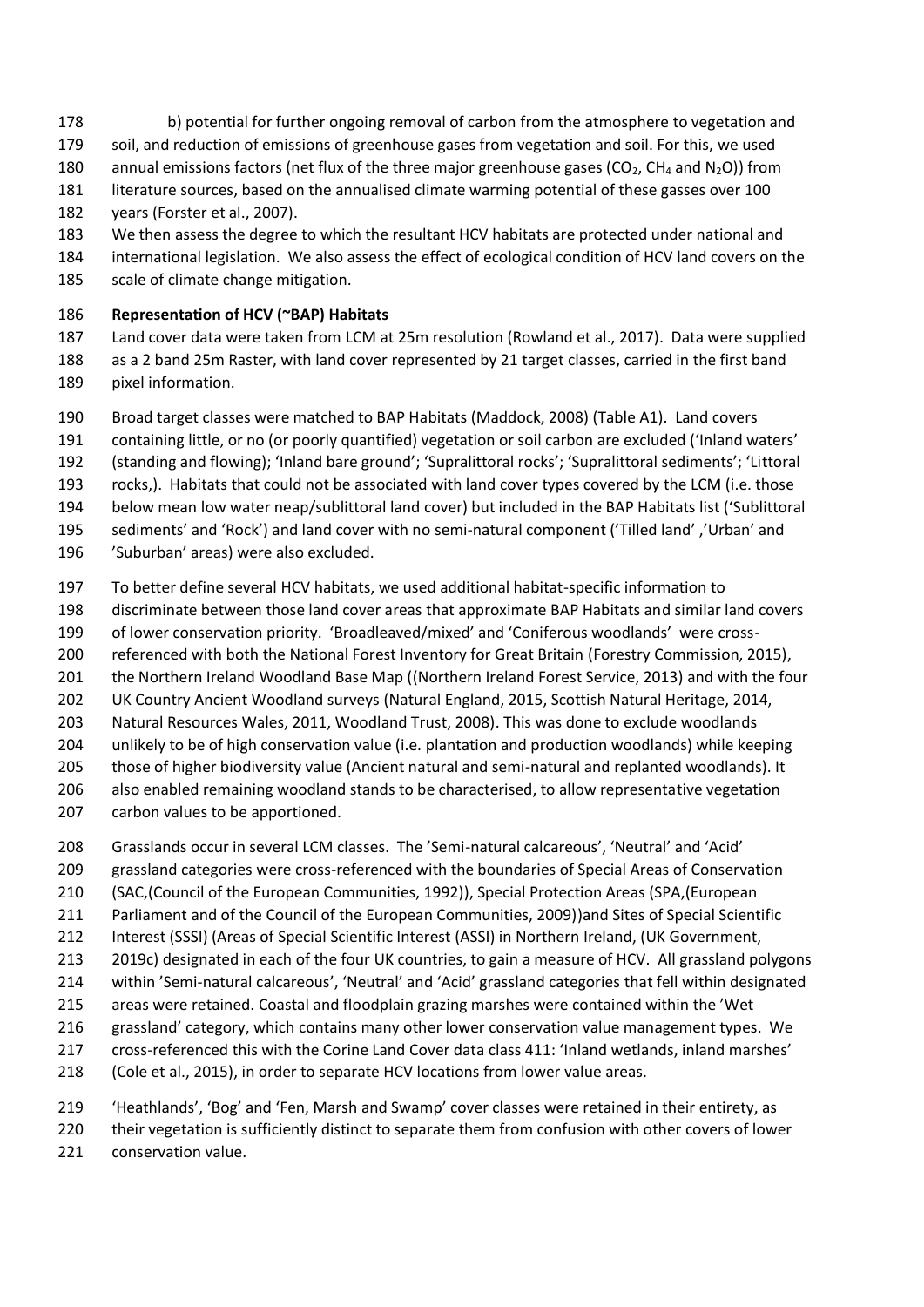- 'Littoral sediments' were also cross-referenced with other survey data to retain only those littoral
- 223 sediments of HCV and some carbon storage value. This is because the broad LCM class contains
- shingles and sand, which may in some circumstances have biodiversity value, but contain little
- organic carbon. The cover class does not differentiate between these and muddy substrates, which
- are of high biodiversity value as well as containing large amounts of organic matter. To do this we
- used the Intertidal Substrate Foreshore (England and Scotland) (Department for Environment Food and Rural Affairs, 2004), and the Intertidal Substrate (Wales)(Natural Resources Wales, 2005) data
- layers. No such data layer exists for Northern Ireland, so we have excluded all littoral sediments in
- Northern Ireland from the maps. The only intertidal habitat represented in Northern Ireland is
- 'Saltmarsh'. This cover class was included in its entirety across the UK.
- We tested our derived surrogate map of HCV Habitats for England against the Natural England BAP
- Habitats inventory map for England (Natural England, 2019) for spatial congruity. This revealed that
- the LCM-derived map is 74.6% correct in apportioning HCV habitats to BAP Habitats (Table A4). This
- gave us confidence that our surrogate map of HCV habitats across the UK was a good proxy for
- specific BAP habitats where mapping was not carried out outside England. However, there were
- some categorisation mismatches, notably between areas mis-classified as bog, heath and semi-
- natural grassland in either the source PH or target LCM classes.
- 239 We also calculated the vegetation and carbon stores for all UK land not covered by HCV cover as described above.

### **Vegetation carbon stock attribution**

- Vegetation (above, below ground & litter) carbon density values for each HCV class were taken from
- Milne and Brown (1997)(Table A2), for all cover classes except 'Broadleaved/mixed' and 'Coniferous
- woodland'. For these classes, where Forestry Commission/Northern Ireland Forest Service data gave
- more detail on management and habitat succession, we used a combination of carbon content data
- from Milne and Brown (1997) and IPCC (2006) (Table A2).

# **Soil data and soil carbon stock attribution**

- Soil data were taken from the Harmonised World Soil Database (HWSD)(Nachtergaele et al., 2011).
- Total soil organic carbon in the topsoil (**C30**, tCha-1 ) to 30cm depth was calculated as follows from the
- 250 HWSD bulk density (BD, kg dm<sup>-3</sup>) and soil organic carbon content (SOC, %):

# **C<sup>30</sup> = ((SOC x 0.01) x (BD x 10,000)) x 0.3)**

- Soil data for the top 30cm of soil from the HWSD were used for all except LCM/HCV classes 'Littoral sediments' and 'Saltmarsh', although it should be noted that much peat is likely to be deeper than
- this, and hence contain more carbon. Nearly all of the Littoral sediment and Saltmarsh habitats lie
- outside the coverage of the terrestrial soil data of the HWSD and furthermore, the bulk of carbon
- stored in these habitats is allochthonous, and largely independent of the underlying post-glacial soils
- or geology. Therefore, for these classes we used an independent estimate of below ground 'soil'
- carbon from Beaumont et al. (2014).

# **Global Warming Potential data attribution**

- 260 Emissions factors, in tCO<sub>2eq</sub> ha<sup>-1</sup> y<sup>-1</sup> global warming potential over 100 years (GWP<sub>100</sub>, after Forster et
- al. (2007)), were extracted from published literature and assigned to each of the broad HCV classes
- as defined in Table A3 (negative values represent removal from the atmosphere). In apportioning
- these factors, we also account for the effect of ecological condition on emissions, where it is likely to
- be important. We used the last condition estimates for features on SSSIs and Natura 2000 sites in
- the UK (Williams, 2006b), as a guide to the proportion of each HCV habitat class across the whole UK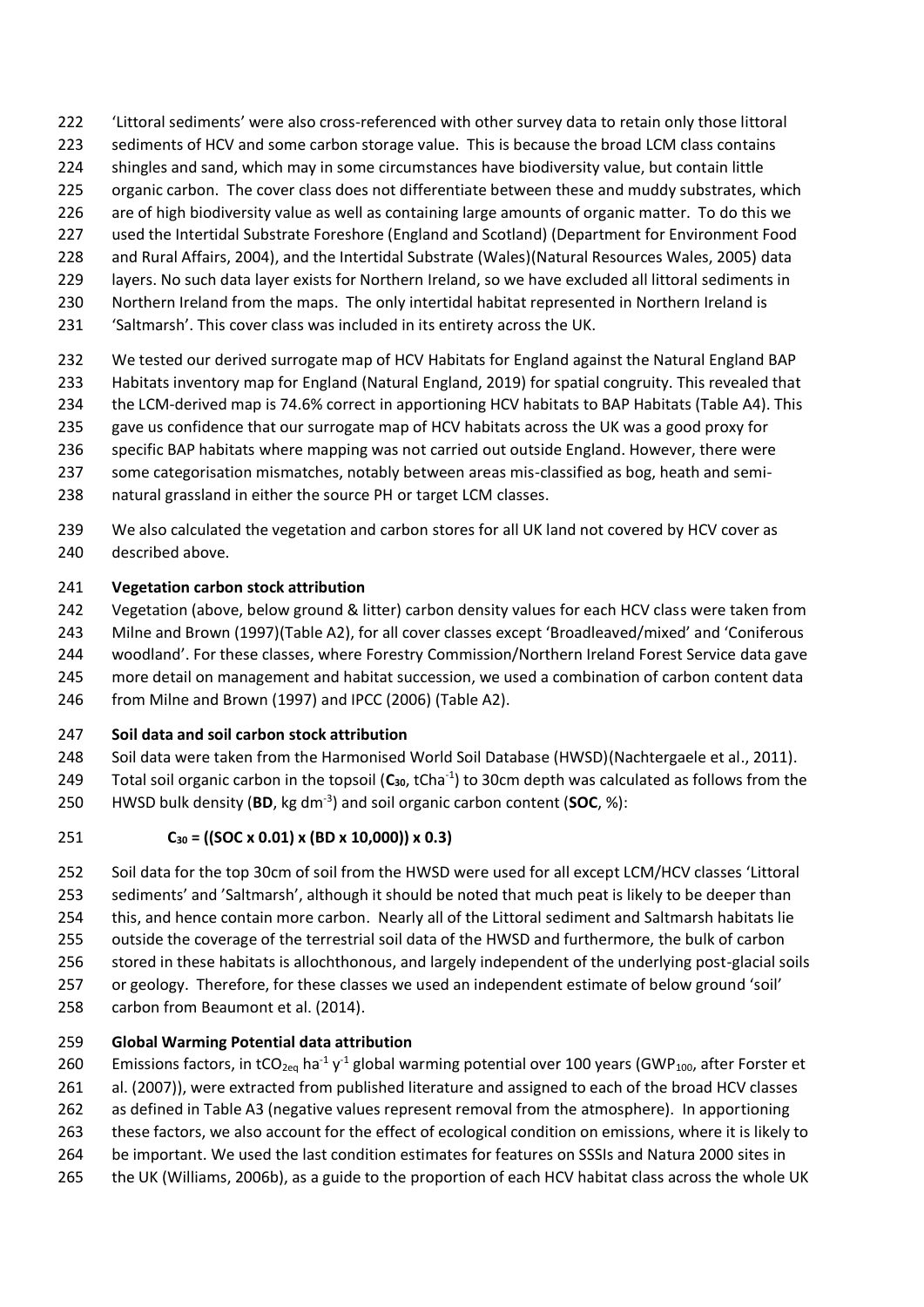in good or poor condition and applied these proportions to the areas of each class, apportioning appropriate emissions factors to these areas. The greenhouse gas emissions from soil and vegetation of some habitat classes (semi-natural grasslands on mineral soils, woodlands, saltmarsh and intertidal mudflats) were assumed to be largely unaffected by condition, in as much as management 270 sufficient to change emissions is deemed to be akin to land use change (e.g., conversion of forest to 271 grassland, afforestation of heathland) and therefore we used a single GWP<sub>100</sub> value for each of these classes, regardless of condition. In other cover classes, management is known or likely to have a 273 significant effect on emissions without engendering land cover change. Drainage of deep peat is 274 known to increase  $CO<sub>2</sub>$  emissions to the atmosphere (Artz et al., 2012, Bain et al., 2011, Couwenberg et al., 2011, Evans et al., 2017,) and dissolved and particulate organic carbon loss in water. Changing vegetation communities (Couwenberg et al., 2011, Crowle and McCormack, 2009) and vegetation burning increases both greenhouse gas emissions and dissolved organic carbon loss *via* drainage (Clutterbuck and Yallop, 2010, Turetsky et al., 2014). These managements are listed as the most frequent activities leading to poor (= 'unfavourable') condition of blanket bogs on SSSIs and Natura 2000 sites in the UK (Williams, 2006b). We also included one instance of apparent land cover change as an indicator of poor condition. We assume that the presence of dwarf shrub heath or acid grassland vegetation on deep peat is the result of management-induced land cover change by drainage on blanket bog (e.g. (Ellenberg, 1988, Bragazza et al., 2006, Gunnarsson et al., 2002, Crowle and McCormack, 2009, Worrall et al., 2007). If these managements were reversed, blanket bog vegetation would re-establish. For these classes, we used an additional dataset to more precisely locate deep peat soils. The HWSD, at a resolution of 1km, gives soil information for the dominant soil type within each pixel and therefore may overestimate the amount of any habitat on peat and skew estimates of emissions. Therefore, we used a peat-specific data set to estimate areas, and therefore emissions, of dwarf shrub heath and acid grassland occurring on deep peat. We used the 'PEAT' polygons of the British Geological Survey's 1: 625,000 Superficial Geology Data (British Geological Survey, 1977). This category refers to ombrotrophic or minerotrophic peats formed under blanket or raised bogs, or fens (McMillan and Powell, 1999). For the absence of doubt, this includes only dwarf shrub heath established on deep peat and excludes heath vegetation established on mineral and shallow podzols. Whilst this distinction is poorly made by LCM (Rowland et al., 2017), 295 use of the BGS superficial geology layer precludes non-peat areas. We apply GWP<sub>100</sub> values for good and poor condition in proportion to that indicated by Williams (2006b) For those habitats where 297 condition is linked to underlying soil type, we use the poor condition GWP<sub>100</sub> value for all areas of 298 these classes occurring on peat, and the poor/good condition GWP<sub>100</sub> values in proportion to the Williams (2006b) values for areas on mineral soil types.

### **Legislative Protection**

- Inclusion of land areas under national (SSSI/ASSI) or international (SAC, SPA) designations provides
- the highest degree of legal protection available to habitats in the UK. Whilst this protection is not
- strict, in the sense that much of the land so-designated is owned and managed privately,
- commercial or recreational land uses are permitted and enforcement of designated status is patchy,
- these designations are the basis for legal protection of biodiversity in the UK. Maps of HCV land
- covers were therefore overlain with the boundaries of these national/international nature protected
- site designations, to assess the degree to which the level of protection they have been afforded also
- co-delivers climate change mitigation, in the absence to date of specific legislation for protection of
- land to mitigate climate change.
- *Results*
- **Carbon Stocks**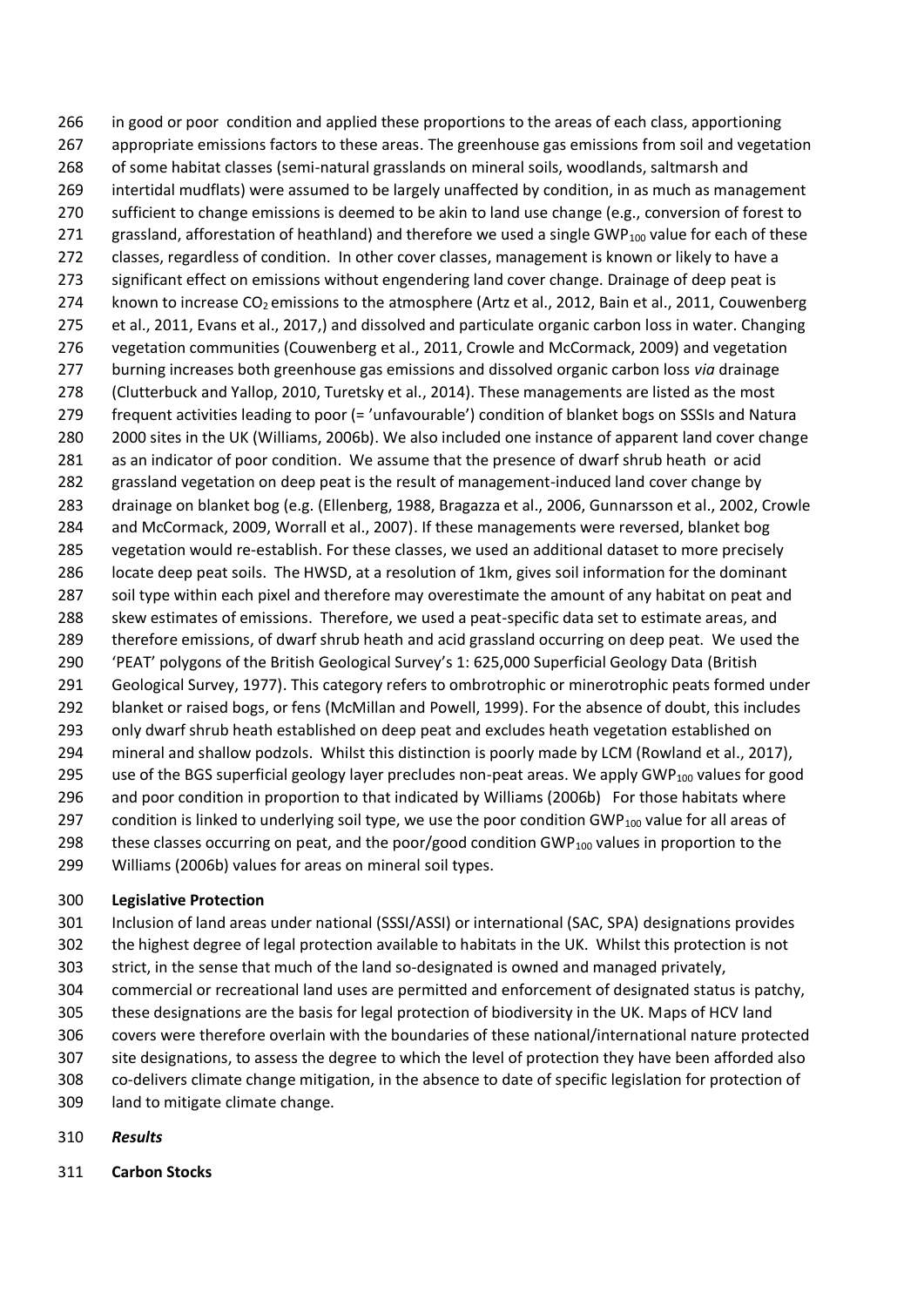Around 42% of land cover in Scotland is identified as being of high conservation value by our measures, compared to 17% in Wales, 16% in Northern Ireland and 9% in England. HCV habitats in Scotland account for approximately 66% of both area and amount of carbon stored in the UK's high conservation value land whilst England holds a further 24%, Wales 7% and Northern Ireland the 316 remaining 3% (Figure 1, Table 2). We estimate that 0.55 Gt of carbon, the equivalent of 2. 6Gt CO<sub>2eq</sub> is currently stored in above ground vegetation and the top 30cm of soils within these HCV habitats in the UK as compared with 1.3 Gt of carbon in all non-HCV land (Table 1, Table 2). The largest carbon stocks are held within dwarf shrub heath (0.24 Gt C), bogs (0.10 Gt C), semi-natural grassland (0.09 Gt C) and woodlands (0.08 Gt C). Fifty-three percent of this carbon store is within areas protected under national and/or international designation (Table 1). The largest absolute protected stocks (0.094 Gt) are in protected semi natural grasslands. However, we do not know how much HCV semi- natural grassland exists outside protected areas, since we have no measure of conservation value of these grasslands save the inclusion within designated areas. Second is heaths with 0.08 Gt protected, accounting for just 34.4% of their stock (Table 1). Of the total area of HCV land cover (5.02 million hectares), 1.5 million hectares are estimated to be on peat soils (Table 3). Of this, 0.59 million hectares are covered by non-peat-forming vegetation types, thus likely to be the result of changed land management (e.g. drainage, damaging grazing, burning etc.), and likely to be losing

- carbon (Bain et al., 2011).
- The majority of carbon stocks in HCV habitats in Scotland are in upland areas, especially on the
- mainland north of the Highland Boundary Fault. There were also notable areas in the Hebrides,
- Shetland and Southern Uplands. Upland areas also contain the most extensive carbon stocks in HCV
- habitats in Wales and England, but there are a number of coastal and estuarine areas (e.g. The
- Wash, Morecambe Bay) also highlighted (Figure 1). This upland distribution of carbon is reflected in
- the high levels seen in semi-natural grassland, bogs and heaths in Table 1.

#### **Net greenhouse gas emissions**

- Net GHG blance of the three most important greenhouse gases from the total area of HCV habitats,
- 338 in its current range of condition, is estimated to be around -0.0087 Gt CO<sub>2eq</sub> per year (Table 3),
- indicating that overall the land in HCV areas is sequestering marginally more greenhouse gas than it
- is emitting. Condition monitoring scores vary considerably between habitats, but overall, they
- indicate that approximately 1,600 kha of the total area of 5,000 kha are in good condition (31.6%). If
- 342 all land not in good ecological condition were to be restored to good ecological condition (especially
- by rewetting of peat soils), this net sequestration could be increased by between c. 58% and 68%, to
- 344 between -0.014 and -0.015 GtCO<sub>2eq</sub> per year (Table 3). The exact level will depend on the
- intermediate flux response of restored ecosystems to restoration (Table A3).

#### *Discussion*

 Our analysis highlights that land of nature conservation value is also a significant store of carbon, by virtue of both relatively high carbon densities, but also large areas of land. This carbon is stored chiefly in soils (Milne and Brown, 1997), but also in vegetation, especially trees. This is not distributed equally across habitats or the UK but is concentrated in bogs, heaths and semi-natural grasslands. These are primarily distributed in areas of higher altitude and latitude, although there is also an East-West gradient, with the preponderance of grass and heath in the wetter western parts of the UK. It is likely that much of what is termed 'heath' and 'grassland' in this study is actually degraded blanket bog (as detailed in the Methods) and is therefore losing stored carbon, and not sequestering at all. We report that these HCV habitats are currently cumulatively sequestering carbon, but estimates indicate that restoration of all of these habitats could increase this by over a half. The time taken to realise these full benefits, is however, uncertain, but would probably be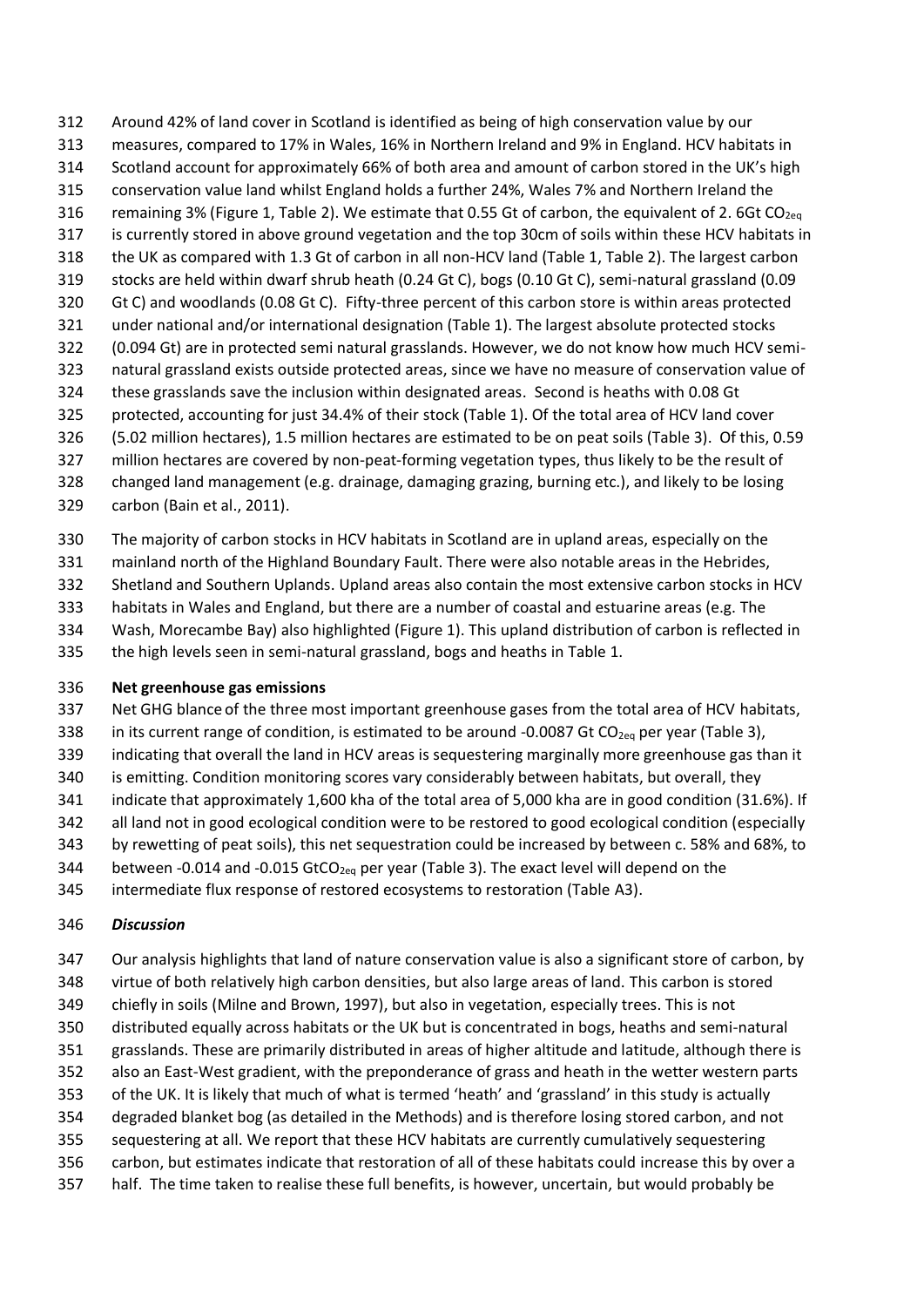decades and is unlikely to be fully realised in practise, given the complexities of land tenure and land-use culture in the UK.

 Thomas et al. (2013) explored the degree of synergy between carbon and biodiversity conservation strategies for the UK. They used BAP priority species' distributions as indicators of spatial conservation value, traded-off against vegetation and soil carbon distribution. They found that using species' distributions weighted by range size, to favour areas important to range-restricted and rare species, there was some synergy between strategies to optimally conserve either carbon or biodiversity. However, this was not ubiquitous, and a strategy that aimed to maximise both, would conserve around 90% of each. Their single-benefit-driven strategies showed that areas important for carbon or biodiversity conservation in the UK are quite different, most carbon concentrated in the north, and most rare species in the south. In contrast, using BAP habitat distribution (in which prioritisation for conservation is made by virtue of the co-occurrence of species assemblages, rather than individual species ranges) we find that most carbon conserved through habitat-based conservation is concentrated in the north of the UK. This difference is likely to be due to the forces that have driven conservation and biodiversity trends in the UK over centuries. The south of the UK, heavily populated and cultivated, has long seen pressure on semi-natural habitats and the species they support through land use and agricultural intensification (Wilson et al., 2009, Proctor, 2013). Therefore, species with biogeographical characteristics suited to the southern UK have been reduced in range and distribution, leading to them being more likely to have been prioritised as in need of conservation (or have been lost entirely to land use change). Conversely, the northern parts of the UK, less populated or suited to intensive agriculture, have experienced fewer pressures on biodiversity (viewed either as species' or habitats' distributions). This has favoured larger areas of less altered semi-natural vegetation and the species they support, thus driving the co-occurrence of carbon and biodiversity value, when not based directly on species' rarity.

 This provides an alternative view of the considerable contribution of conservation to climate change mitigation to that of Thomas et al (2013), but as conservation in the UK is viewed both through the lenses of species and habitats, future strategies will have to take both into account. For climate change mitigation, our study provides information on the value of semi-natural habitats to carbon sequestration and storage and the co-benefits that increased protection and better management can bring. We caution, though, that land use-based climate change mitigation (through, for example, tree planting) should not damage these HCV habitats if we are to conserve biodiversity and current carbon socks. This does not preclude the need to conserve range-restricted and rare species, as studied by Thomas et al. (2013), but that multi-objective mechanisms may not always be the correct vehicles to achieve this.

 The scale of topsoil and vegetation carbon storage under HCV land covers is not insignificant as a proportion of UK total soil and vegetation carbon estimates, either by our method (1.84Gt C) or made by other authors. Milne and Brown (1997) estimated UK total carbon storage at 0.114 Gt in vegetation and 9.84 Gt in soil, but this covered the entire soil profile depth, including deep peats of up to several meters. Bradley et al. (2005) estimated soil organic carbon to 30cm in topsoil at 2.54Gt whilst Reynolds et al. (2013) give a figure of 1.39Gt to a depth of 15cm. Our estimate for HCV land covers of 0.551 Gt C (including soil – to 30cm depth - and vegetation carbon) equates to around 30% of the UK's topsoil and vegetation carbon stock from approximately 20% of the land area.

 We have quantified carbon in the top 30cm of soil profiles, partly as this is likely to contain the bulk of the soil organic carbon of mineral soils (Bradley et al., 2005), but also as this is the part of the soil profile most at risk to current and near-future management changes that might jeopardise this store (Kimble et al., 2001, Woomer et al., 2001). As such, our estimates of the contribution of HCV land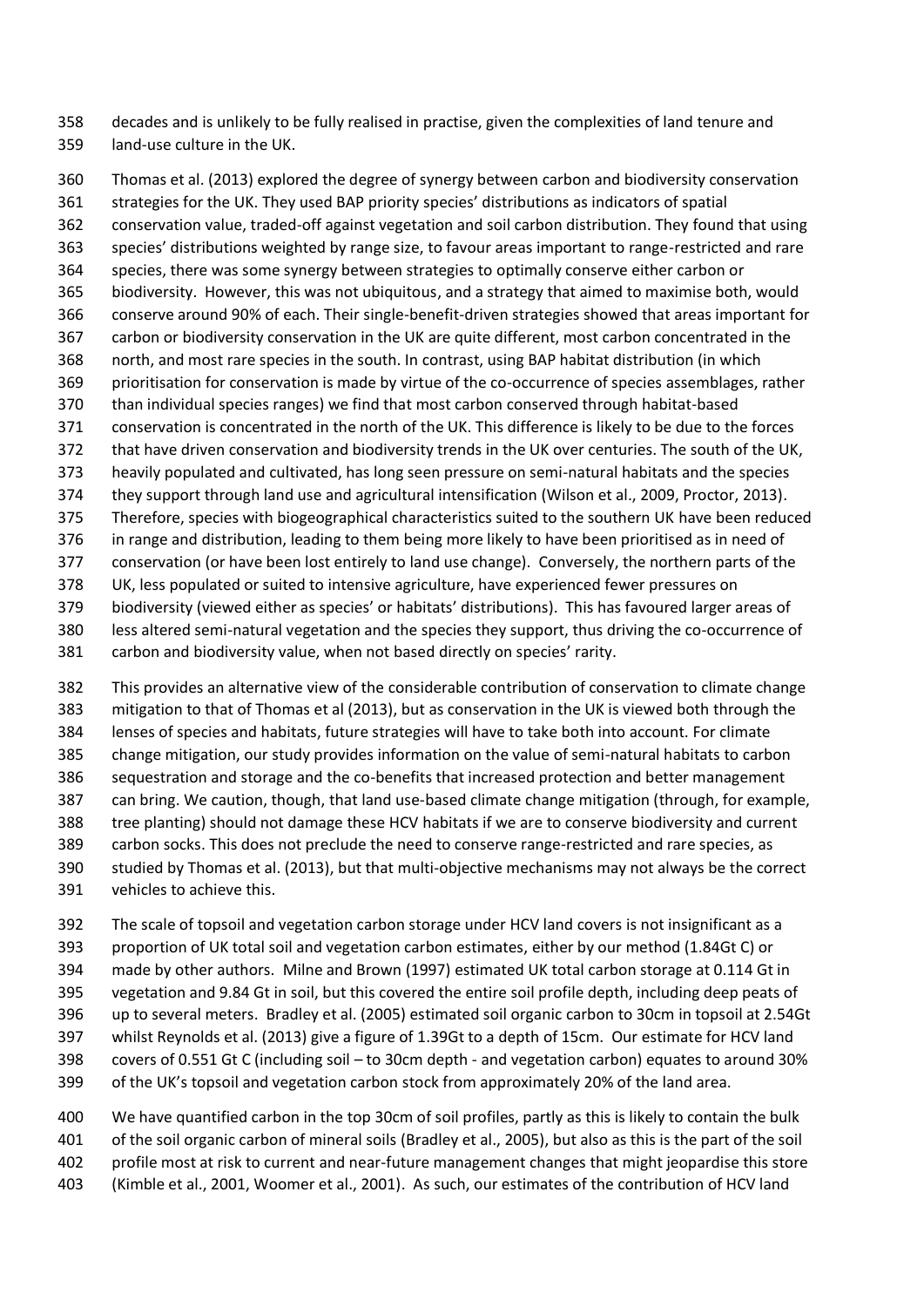covers to UK carbon storage do not account for the significant amounts of carbon below 30cm, particularly in deep peat (Milne and Brown, 1997) and hence are likely to be conservative. However, in terms of climate change mitigation, it is the surface soil horizons' carbon stocks that are likely to be most influenced by soil and land management and so it is these we have assessed. Such management-driven changes may be both negative (loss through tillage, burning, grazing etc) or positive, either by reversal of damaging management practices through ecological condition improvement or through land use change. Much work has been done on the responses of peatland soils and vegetation to restoration (usually reversal of drainage by ditch blocking) and the effects of this on GHG fluxes (see e.g. Wilson et al. (2016), Evans et al. (2017)). Generally, restoration of 413 peatlands entrains a reduction in CO<sub>2</sub> emissions from microbial degradation of peat, but increased waterlogging leads to an initial increase in methane emissions (Couwenberg et al., 2011). With time and careful management of water levels (to just below the surface) there is a reduction in overall

GHG balance, towards that of pristine habitats (Evans et al., 2017, Bain et al., 2011).

417 Soil carbon stocks dominate the total land cover carbon store in all UK habitats, though the smallest difference between soil and vegetation pools is in woodland habitats (Milne and Brown, 1997). Therefore, the largest functional threat to the UK's ecosystem carbon stores is likely to be management or land-use changes that affect the stability or function of soils. Many UK land covers (e.g. improved grassland, commercial forestry, arable land) are subject to large scale soil and vegetation management practices which have significant impacts on carbon storage (e.g. tillage, grazing, fertiliser application, drainage) (Dawson and Smith, 2007, Ostle et al., 2009, Smith et al., 424 2007). However, managing these areas to conserve declining species associated with low intensity agriculture (High Nature Value farming (e.g. Finch et al., 2019, Lamb et al., 2019), could make a further synergistic contribution to countering climate change and biodiversity loss. If such action was targeted on soils with high carbon sequestration potential (e.g. organic soils on drained lowland fens), there could be even greater gains. Whilst we have elected to concentrate upon land covers of higher conservation value, many of these semi-natural habitats are still subject to varying degrees of anthropogenic influence (including practices mentioned above), which may affect their ecological or climate regulation value. In reality, many land covers in the UK lie on a continuum of land use intensity, by virtue of which they may, or may not be, classed as HCV. Those for which this intensity of management has been sufficient to reduce their conservation value will lie outside our definition, whilst others may retain some conservation value currently, but be subject enough to these practises that they may be deemed as being in unfavourable ecological condition. With most of these land covers, there is insufficient evidence of the influence of ecological condition (a proxy for management) on their carbon storage or net emissions, unless that condition were akin to land cover change (loss of woodland cover for example). However, and importantly, there are some land covers for which management is known or likely to have a significant effect on emissions without engendering land cover change (e.g. burning or drainage on blanket bog, maintenance of grassland on lowland fen soils). For these, we use emissions factors derived from a large body of evidence linking management practices (reflected in condition measures) to changes in greenhouse gas fluxes(See Methods and Table A3), largely caused by a switch in predominant soil conditions from anaerobic to aerobic metabolism of organic soil microbial flora. This switch, largely brought about by drainage and reflected in altered characteristic vegetation communities on peat soils, entrains a loss of soil carbon through microbial respiration, as well direct physical loss e.g. through erosion. Thus, expansion of draining in these areas could result in substantial loss of soil carbon. Inversely, restoration of these habitats has the potential to prevent further soil carbon loss and sequester considerable volumes of carbon from the atmosphere.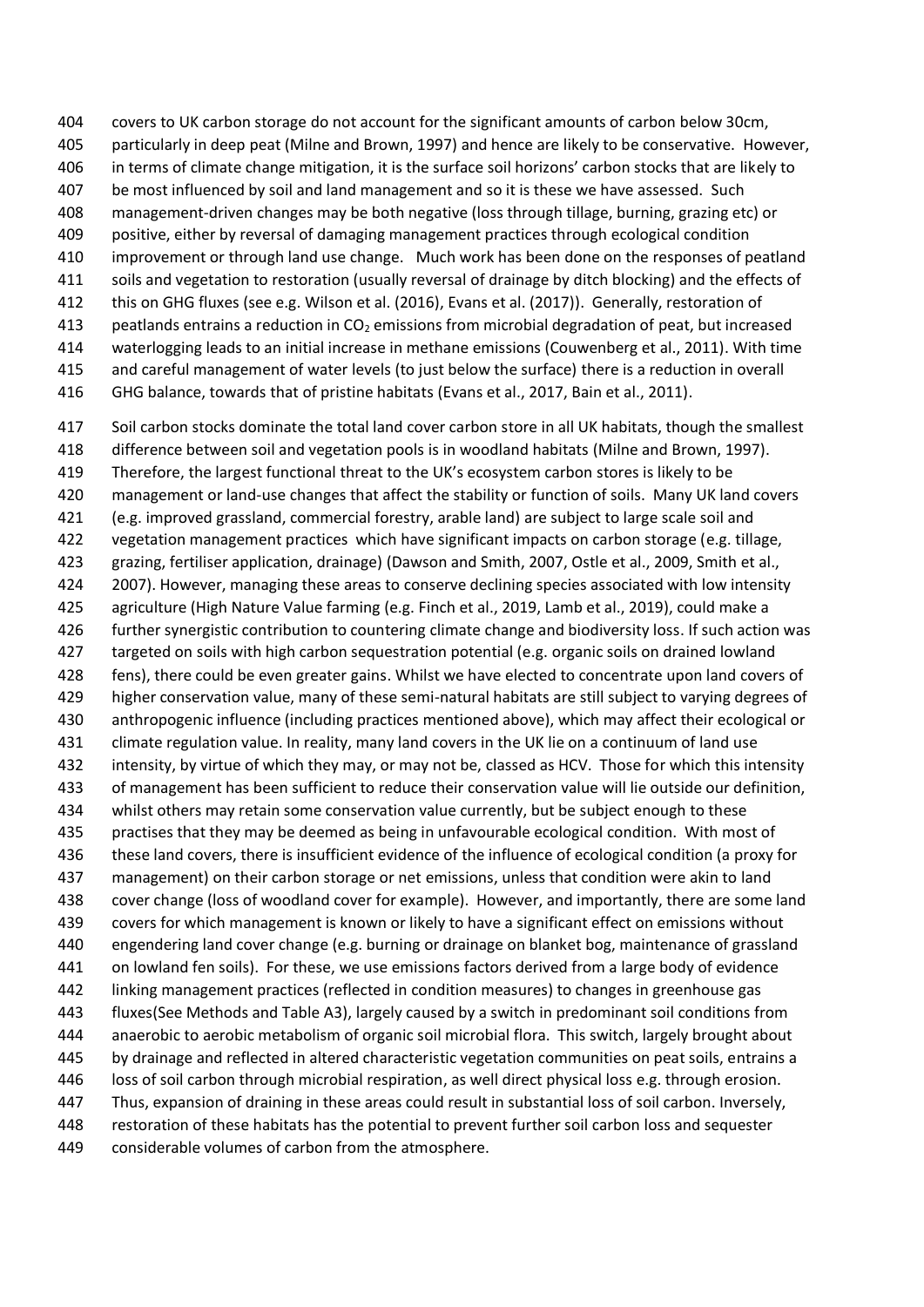- We have excluded semi-natural grasslands that do not lie within designated sites because of the
- paucity of accurate data on the nature of non-intensive grasslands in the UK and are therefore likely
- to be underestimating the current and future climate change mitigation (and conservation) potential
- of this broad land cover class. Indeed, there are significant areas of floodplain grazing marsh and
- upland in-bye grassland that are not designated but, nonetheless, are (or could be) under favourable
- management for biodiversity conservation (P. Grice, Personal communication). For a country that is
- now much less forested that it used to be, there is, however, potential for much further sequestration through additional tree cover, which might logically be located on what is currently
- low productivity grassland. However, given the current lack of certainty of the location of
- undesignated species-rich grassland, the pros and cons of additional tree cover in different places
- will first need to be elucidated to inform such action, to ensure that loss of grasslands to trees does
- not entail loss of grasslands of conservation importance.
- Our results indicate that in current condition, HCV land covers exert an annual net negative GHG 463 balance of approximately 8 million tonnes of  $CO<sub>2</sub>$  equivalents. This represents around half of all annual negative emissions in the UK due to LULUCF ((Department for Business Energy & Industrial Strategy, 2018), from around 20% of the land area, or equivalent to the entire UK annual agricultural 466 emissions of around 5.5 million tonnes of  $CO<sub>2</sub>$  equivalents (Department for Business Energy & Industrial Strategy, 2018). We estimate that restoration of degraded bogs to a more favourable 468 ecological condition might increase this figure to around -14 million tonnes of  $CO<sub>2</sub>$  equivalents. This is the equivalent of approximately 10% of all the UK's annual transport emissions (Department for Business Energy & Industrial Strategy, 2018). In this study, we have only considered the influence of condition and management on peat soils, since there is a considerable body of evidence to link management and land cover condition to greenhouse gas fluxes. However, the evidence of such links is lacking for most other semi-natural habitats at all but the simplest of habitat descriptions and condition estimates are old and incomplete across all these habitats. Thus, we think that our estimates of the scale of emissions and potential improvements through improved management are 476 likely to be very conservative and quantifying contributions from other, non-peat substrates should
- be a priority for further work.
- There are clear benefits to climate change mitigation from the continued protection and improved management of the HCV land covers identified in this study, but beyond this, there are also benefits to wider biodiversity. Currently, whilst a proportion of HCV areas enjoy a degree of statutory protection, around half does not, and even within those sites protected, a high proportion of features were deemed to be in suboptimal condition in 2006 (Williams, 2006a). The fraction of this area that has been assessed more recently continues to be unfavourable (UK Government, 2019b). Improvement of the ecological condition of both the statutorily protected and unprotected areas would not only improve their climate change mitigation potential but significantly improve their conservation value (Lawton et al., 2010). Lawton et al. (2010) concluded that the current state of protected areas in England was insufficient to provide adequate safeguard against further species and habitat losses and that semi-natural habitats outside this network were under-protected and under-managed to achieve the same goals. This varied tenure (from private to state owned), lack of rigorous protection and patchy management also places a substantial proportion of the carbon stored within these habitats at continued risk, and improvements in these would benefit both biodiversity and climate change mitigation.
- If renewed effort were made to redress some of these shortcomings, by improving the ecological status of HCV areas, there would be significant benefits to both the status of their conservation value and the climate change benefits they provide. We do note, though, that where conservation is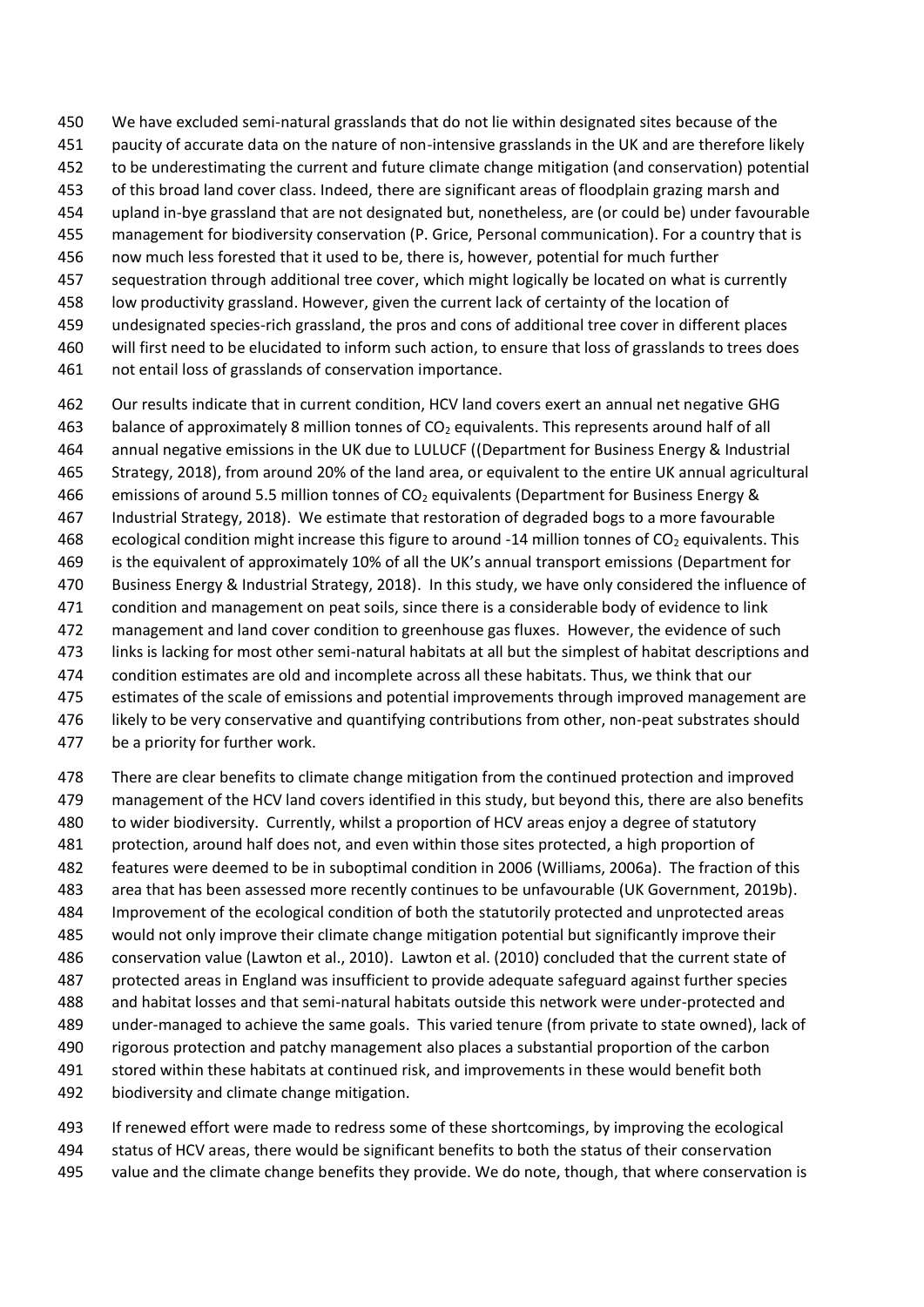the prime driver of land management, there may be trade-offs with climate change mitigation. For example, lowland heathland and species-rich grassland management for conservation often results in the removal of trees, or at least interruption of vegetation succession, which clearly limits the potential benefits for carbon storage.

 Our approach has necessitated several assumptions which have generated uncertainties that must be borne in mind when interpreting the results. The lack of consistent UK-scale mapping of the UK's priority habitats has meant that we have had to create a proxy map of these from other UK land cover data, of varied resolutions, ages and discriminatory power (to determine true ecological character). This will likely mean that our estimates of the area and conservation value of land covers will be less than optimal, but we have no reason to believe that this introduces any systematic bias to our results. Given the lack of quantified uncertainties in the underlying vegetation and soil carbon datasets, the absolute estimates of carbon stocks/removals should be treated with caution, though the relative stocks among different habitats should be more robust. These assumptions and 'work arounds' have been necessary because of the paucity of national coverage and knowledge of the UK's semi-natural priority habitats, and their condition. These limitations are likely to be generic across many countries, and whilst this will limit the applicability of our study in many countries, those with similar knowledge of land covers should be able to replicate this approach. The lack of condition assessment of protected areas in the UK in recent years is a serious issue that urgently needs addressing and, at the very least, has inhibited assessment of whether the UK is meeting its international biodiversity obligations, or whether national policies are working. We believe that better national strategies of mapping and condition assessment of valuable semi-natural habits will enable better stewardship of these, by statutory, NGO and private land managers. If this were to happen, targeted and cost-effective ecologically sensitive management could be implemented across large areas, leading to increased climate change benefits and ecological connectivity, to the

- benefit of UK nature conservation and society.
- Despite these assumptions, we contend our analysis makes two points clear. First, it provides a
- quantitative indication of the large-scale climate change mitigation co-benefit already afforded by
- the continued existence of (HCV) land covers that provide significant conservation benefits. Second,
- it indicates that improvement in the ecological condition of these areas of land could effectively
- double this climate change mitigation service, whilst providing a necessary boost to the status of
- several nationally and internationally important priority habitats and the species they support. This
- scale of conservation action is the least that will be required to achieve, for example, the UK
- government's aims under the 25 year environment plan for England but, if achieved, will clearly also
- provide a significant contribution towards the aim of Net Zero under the climate change act (UK
- Government, 2019a).

### *References*

- Alexander, S., Nelson, C. R., Aronson, J., Lamb, D., Cliquet, A., Erwin, K. L., Finlayson, C. M., de Groot, R. S., Harris, J. A., Higgs, E. S., Hobbs, R. J., Robin Lewis, R. R., Martinez, D. & Murcia, C. 2011. Opportunities and Challenges for Ecological Restoration within REDD+. *Restoration Ecology,* **19:** 683-689.
- Alonso, I., Weston, K., Gregg, R. & Morecroft, M. 2012. Carbon storage by habitat: Review of the evidence of the impacts of management decisions and condition on carbon stores and sources. In *Natural England Research Report NERR043.* Natural England.
- Anderson, B. J., Armsworth, P. R., Eigenbrod, F., Thomas, C. D., Gillings, S., Heinemeyer, A., Roy, D. B. & Gaston, K. J. 2009. Spatial covariance between biodiversity and other ecosystem service priorities. *Journal of Applied Ecology,* **46:** 888-896.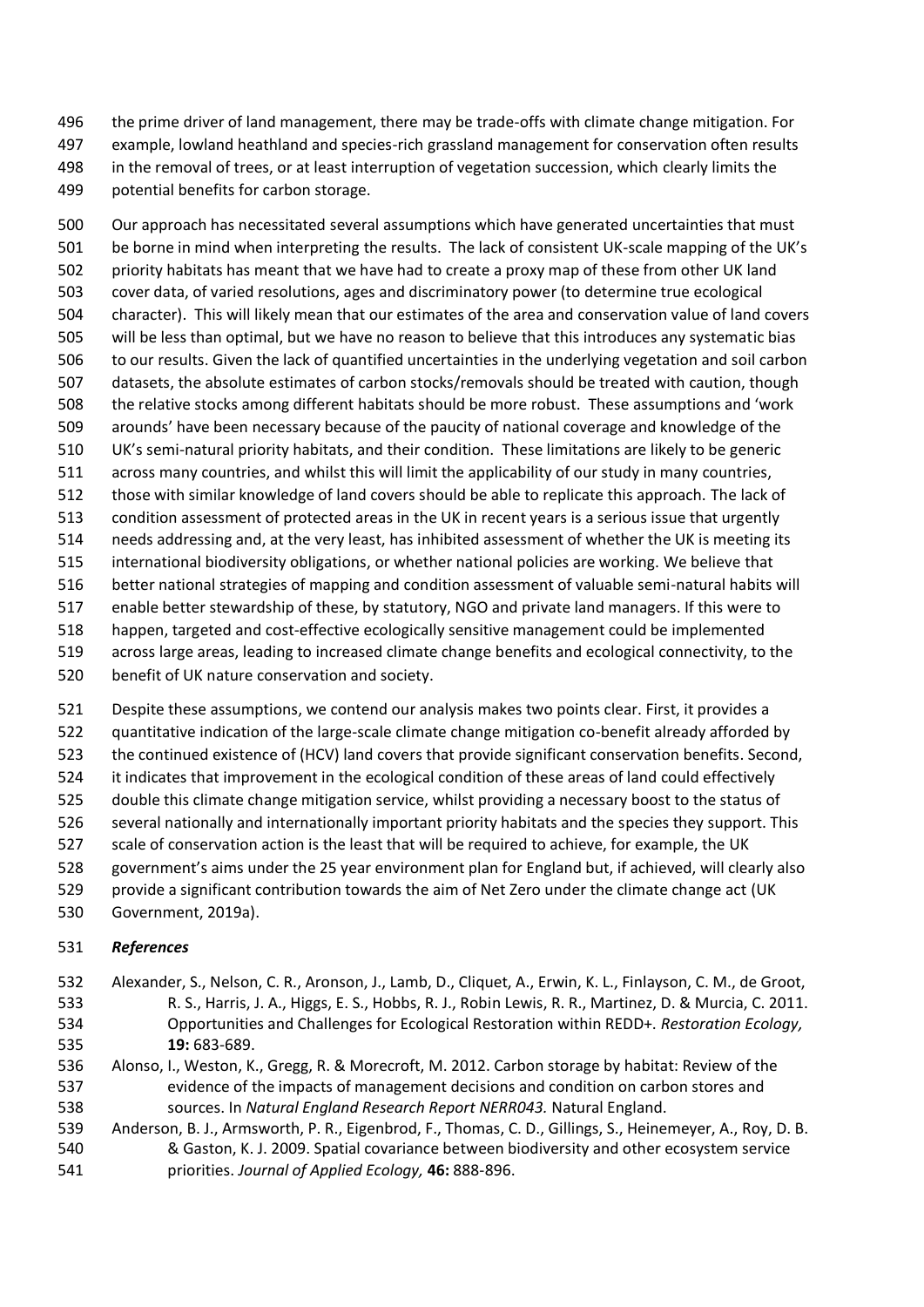- Anderson, C. M., DeFries, R. S., Litterman, R., Matson, P. A., Nepstad, D. C., Pacala, S., Schlesinger, W. H., Shaw, M. R., Smith, P. & Weber, C. 2019. Natural climate solutions are not enough. *Science,* **363:** 933-934.
- Anderson, M. G. & Ferree, C. E. 2010. Conserving the stage: climate change and the geophysical underpinnings of species diversity. *PLoS One,* **5:** e11554.
- Bain, C., Bonn, A., Stoneman, R., Chapman, S., Coupar, A., Evans, M., Gearey, B., Howat, M., Joosten, H. & Keenleyside, C. 2011. IUCN UK Commission of Inquiry on Peatlands.
- Beaumont, N., Jones, L., Garbutt, A., Hansom, J. & Toberman, M. 2014. The value of carbon sequestration and storage in coastal habitats. *Estuarine, Coastal and Shelf Science,* **137:** 32- 40.
- Beier, P., Hunter, M. L. & Anderson, M. 2015. Special section: Conserving nature's stage. *Conserv Biol,* **29:** 613-7.
- Bradley, R. I., Milne, R., Bell, J., Lilly, A., Jordan, C. & Higgins, A. 2005. A soil carbon and land use database for the United Kingdom. *Soil Use and Management,* **21:** 363-369.
- Bragazza, L., Freeman, C., Jones, T., Rydin, H., Limpens, J., Fenner, N., Ellis, T., Gerdol, R., Hajek, M., Hajek, T., Lacumin, P., Kutnar, L., Tahvanainen, T. & Toberman, H. 2006. Atmospheric nitrogen deposition promotes carbon loss from peat bogs. *Proceedings of the National Academy of Sciences of the United States of America,* **103:** 19386-19389.
- British Geological Survey. 1977. BGS Geology | DiGMapGB: onshore Digital Geological Map of Great Britain data. British Geological Survey,.
- Chazdon, R. L. 2008. Beyond deforestation: restoring forests and ecosystem services on degraded lands. *Science,* **320:** 1458-60.
- Clutterbuck, B. & Yallop, A. R. 2010. Land management as a factor controlling dissolved organic carbon release from upland peat soils 2: changes in DOC productivity over four decades. *Sci Total Environ,* **408:** 6179-91.
- Cohen-Shacham, E., Walters, G., Janzen, C. & Maginnis, S. 2016. Nature-based solutions to address global societal challenges. In *IUCN: Gland, Switzerland.* **Vol. 97**.
- Cole, B., King, S., Ogutu, B., Palmer, D., Smith, G. & Balzter, H. 2015. Corine land cover 2012 for the UK, Jersey and Guernsey. NERC Environmental Information Data Centre.
- Committee on Climate Change. 2020. Land use: Policies for a Net Zero UK. London: Climate Change Committee.
- Convention on Biological Diversity. 2010. CoP 10 Decision X/2: The Strategic Plan for Biodiversity 2011-2020 and the Aichi Biodiversity Targets. Tenth meeting of the Conference of the Parties to the Convention on Biological Diversity, 18 - 29 October 2010 - Nagoya, Aichi Prefecture, Japan.
- Council of the European Communities. 1992. Council Directive 92/43/EEC of 21 May 1992 on the conservation of natural habitats and of wild fauna and flora. (ed. Council of the European Communities), **Vol. L 206**
- Couwenberg, J., Thiele, A., Tanneberger, F., Augustin, J., Bärisch, S., Dubovik, D., Liashchynskaya, N., Michaelis, D., Minke, M., Skuratovich, A. & Joosten, H. 2011. Assessing greenhouse gas emissions from peatlands using vegetation as a proxy. *Hydrobiologia,* **674:** 67-89.
- Crowle, A. & McCormack, F. 2009. Condition of upland terrestrial habitats. In *Drivers of environmental change in uplands.* pp. 184-198. Routledge.
- Dawson, J. J. C. & Smith, P. 2007. Carbon losses from soil and its consequences for land-use management. *Science of the Total Environment,* **382:** 165-190.
- Department for Business Energy & Industrial Strategy. 2018. 2017 UK Greenhouse gas emissions, provisional figures. London: Departmentof Business, Energy and Industrial Strategy.
- Department for Environment Food and Rural Affairs. 2004. Intertidal Substrate Foreshore: England and Scotland. London: Department for Environment Food and Rural Affairs,.
- Ellenberg, H. H. 1988. *Vegetation ecology of central Europe*: Cambridge University Press.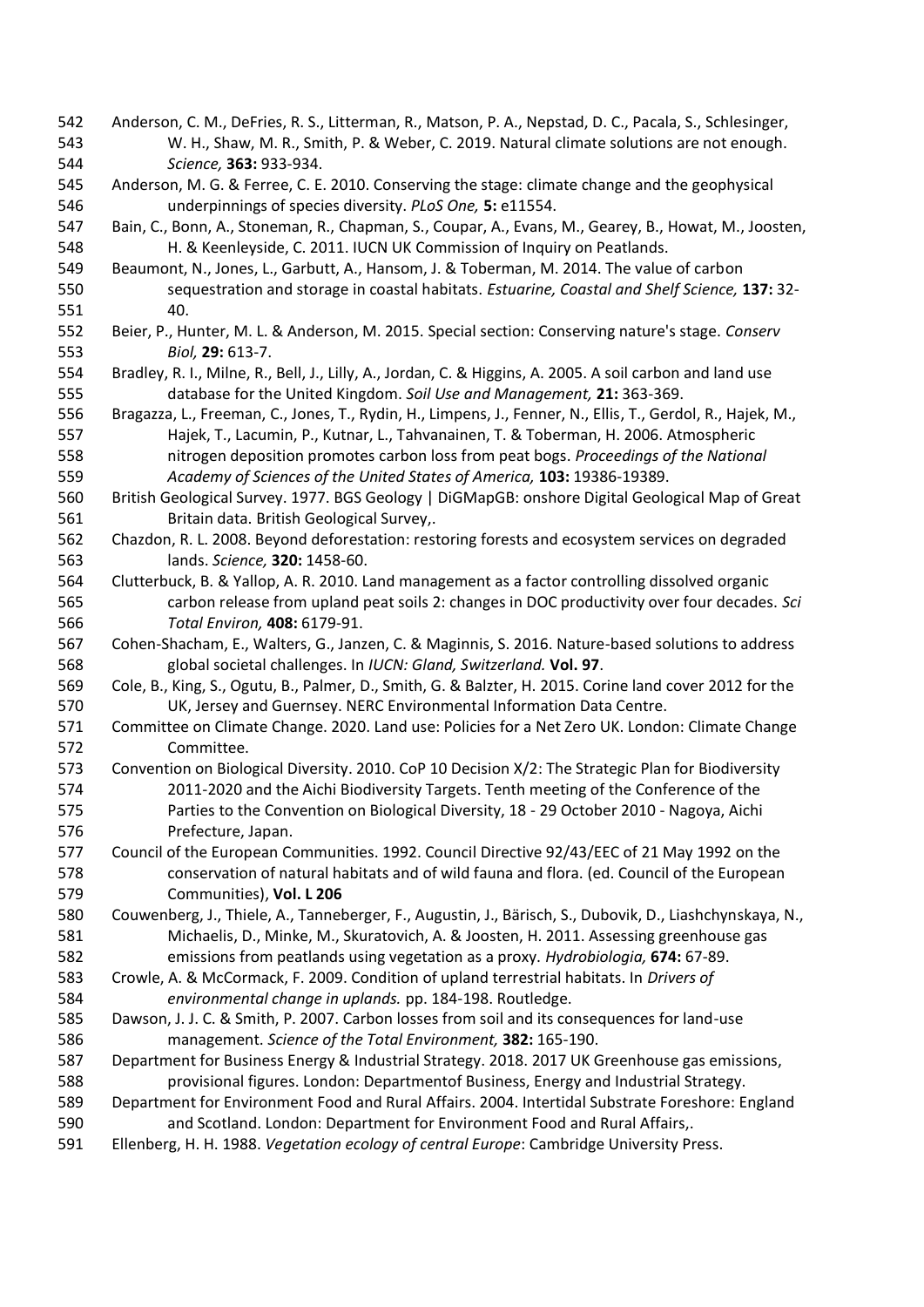- European Parliament and of the Council of the European Communities. 2009. Directive 2009/147/EC of the European Parliament and of the Council of 30 November 2009 on the conservation of wild birds. (ed. European Parliament and of the Council of the European Communities), **Vol. 53**.
- Evans, C., Artz, R., Moxley, J. & Renou-Wilson, F. 2017. Implementation of an Emissions Inventory for UK Peatlands. Centre for Ecology and Hydrology.
- Finch, T., Gillings, S., Green, R. E., Massimino, D., Peach, W. J. & Balmford, A. 2019. Bird conservation and the land sharing-sparing continuum in farmland-dominated landscapes of lowland England. *Conserv Biol,* **33:** 1045-1055.
- Forestry Commission. 2015. National Forest Inventory. Forestry Commission,.
- Forster, P., Ramaswamy, V., Artaxo, P., Berntsen, T., Betts, R., Fahey, D. W., Haywood, J., Lean, J., Lowe, D. C. & Myhre, G. 2007. Changes in atmospheric constituents and in radiative forcing. Chapter 2. In *Climate Change 2007. The Physical Science Basis.*
- Gilroy, J. J., Woodcock, P., Edwards, F. A., Wheeler, C., Baptiste, B. L., Uribe, C. A. M., Haugaasen, T. & Edwards, D. P. 2014. Cheap carbon and biodiversity co-benefits from forest regeneration in a hotspot of endemism. *Nature Climate Change,* **4:** 503-507.
- Green Alliance. 2019. Cutting the climate impact of land use. London.
- Griscom, B. W., Adams, J., Ellis, P. W., Houghton, R. A., Lomax, G., Miteva, D. A., Schlesinger, W. H., Shoch, D., Siikamaki, J. V., Smith, P., Woodbury, P., Zganjar, C., Blackman, A., Campari, J., Conant, R. T., Delgado, C., Elias, P., Gopalakrishna, T., Hamsik, M. R., Herrero, M., Kiesecker, J., Landis, E., Laestadius, L., Leavitt, S. M., Minnemeyer, S., Polasky, S., Potapov, P., Putz, F. E., Sanderman, J., Silvius, M., Wollenberg, E. & Fargione, J. 2017. Natural climate solutions. *Proc Natl Acad Sci U S A,* **114:** 11645-11650.
- Griscom, B. W., Lomax, G., Kroeger, T., Fargione, J. E., Adams, J., Almond, L., Bossio, D., Cook‐Patton, S. C., Ellis, P. W. & Kennedy, C. M. 2019. We need both natural and energy solutions to stabilize our climate. *Global change biology,* **25:** 1889-1890.
- Gunnarsson, U., Malmer, N. & Rydin, H. 2002. Dynamics or constancy in Sphagnum dominated mire ecosystems? A 40-year study. *Ecography,* **25:** 685-704.
- IPBES. 2019. Summary for policymakers of the global assessment report on biodiversity and ecosystem services of the Intergovernmental Science-Policy Platform on Biodiversity and Ecosystem Services. . (ed. J. S. S. Díaz, E. S. Brondizio E.S., H. T. Ngo, M. Guèze, J. Agard, A. Arneth, P. Balvanera, K. A. Brauman, S. H. M. Butchart, K. M. A. Chan, L. A. Garibaldi, K. Ichii,
- J. Liu, S. M. Subramanian, G. F. Midgley, P. Miloslavich, Z. Molnár, D. Obura, A. Pfaff, S. Polasky, A. Purvis, J. Razzaque, B. Reyers, R. Roy Chowdhury, Y. J. Shin, I. J. Visseren-
- Hamakers, K. J. Willis, and C. N. Zayas (eds.)). Bonn, Germany.: IPBES secretariat, .
- IPCC. 2006. 2006 IPCC Guidelines for National Greenhouse Gas Inventories. *Institutefor Global Environmental Strategies, Hayama, Kanagawa, Japan*.
- IPCC. 2018. *Global Warming of 1.5° C: An IPCC Special Report on the Impacts of Global Warming of 1.5° C Above Pre-industrial Levels and Related Global Greenhouse Gas Emission Pathways, in the Context of Strengthening the Global Response to the Threat of Climate Change,*
- *Sustainable Development, and Efforts to Eradicate Poverty*: Intergovernmental Panel on Climate Change.
- IPCC. 2019. Climate Change and Land. An IPCC Special Report on climate change, desertification, land degradation, sustainable land management, food security, and greenhouse gas fluxes in terrestrial ecosystems. Intergovernmental Panel on Climate Change.
- Jackson, D. L. 2000. Guidance on the interpretation of the Biodiversity Broad Habitat Classification (terrestrial and freshwater types): Definitions and the relationship with other classifications, . In *JNCC Report 307.* Peterborough: Joint Nature Conservation Committee,.
- Joint Nature Conservation Committee & Department for Environment Food & Rural Affairs. 2012. UK Post-2010 Biodiversity Framework. Peterborough: Joint Nature Conservation Committee,.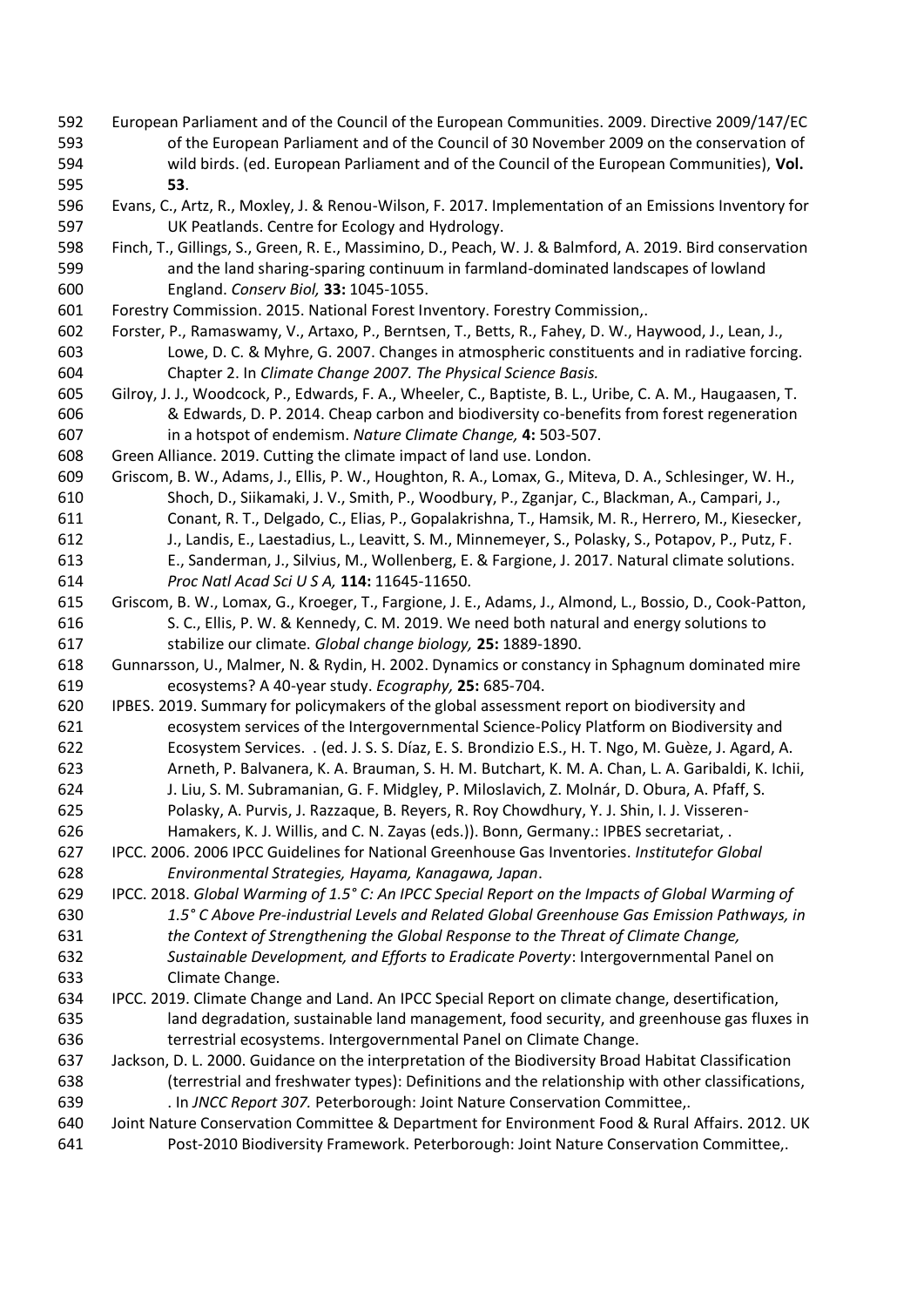- Joosten, H., Sirin, A., Couwenberg, J., Laine, J. & Smith, P. 2016. The role of peatlands in climate regulation. *Peatland restoration and ecosystem services: Science, policy and practice***:** 66.
- Kimble, J., Grossman, R.B. & Samson-Liebig, S.E. 2001. Methodology for sampling and preparation for soil carbon determinations. In: *Assessment methods for soil carbon.* R. Lal, J. M. Kimble, R. F. Follett and B. A. Stewart. (Eds) London, Lewis, : 15-29.
- Lamb, A., Finch, T., Pearce-Higgins, J. W., Ausden, M., Balmford, A., Feniuk, C., Hirons, G., Massimino, D., Green, R. E. & Villard, M.-A. 2019. The consequences of land sparing for birds in the United Kingdom. *Journal of Applied Ecology,* **56:** 1870-1881.
- Lawton, J. H., Brotherton, P. N. M., Brown, V. K., Elphick, C., Fitter, A. H., Forshaw, J., Haddow, R. W., Hilborne, S., Leafe, R. N., Mace, G. M., Southgate, M. P., Sutherland, W. J., Tew, T. E., Varley, J. & Wynne, G. R. 2010. *Making Space for Nature: a review of England's wildlife sites and ecological networks*: Defra.
- Lewis, S. L., Wheeler, C. E., Mitchard, E. T. A. & Koch, A. 2019. Regenerate natural forests to store carbon. *Nature,* **568:** 25-28.
- Maddock, A. 2008. UK Biodiversity Action Plan; Priority Habitat Descriptions. *UK Biodiversity Action Plan, 94pp*.
- Martin, P. A., Newton, A. C. & Bullock, J. M. 2013. Carbon pools recover more quickly than plant biodiversity in tropical secondary forests. *Proc Biol Sci,* **280:** 20132236.
- McMillan, A. A. & Powell, J. H. 1999. BGS Rock Classification Scheme Volume 4 Classification of artificial (man-made) ground and natural superficial deposits –– applications to geological maps and datasets in the UK. In *British Geological Survey Research Report,.* Keyworth: British Geological Survey.
- Milne, R. & Brown, T. 1997. Carbon in the vegetation and soils of Great Britain. *Journal of Environmental Management,* **49:** 413-433.
- Minayeva, T., Bragg, O. & Sirin, A. 2016. Peatland biodiversity and its restoration. *Peatland Restoration and Ecosystem Services: Science, Policy and Practice; Cambridge University Press: Cambridge, UK***:** 47-65.
- Minayeva, T. & Sirin, A. 2012. Peatland biodiversity and climate change. *Biology Bulletin Reviews,* **2:** 164-175.
- Moilanen, A., Anderson, B. J., Eigenbrod, F., Heinemeyer, A., Roy, D. B., Gillings, S., Armsworth, P. R., Gaston, K. J. & Thomas, C. D. 2011. Balancing alternative land uses in conservation prioritization. *Ecological Applications,* **21:** 1419-1426.
- Nachtergaele, F., van Velthuizen, H., Verelst, L., Batjes, N., Dijkshoorn, K., van Engelen, V., Fischer, G., Jones, A., Montanarella, L. & Petri, M. 2011. Harmonized world soil database. *Wageningen: ISRIC*.
- Naidoo, R., Balmford, A., Costanza, R., Fisher, B., Green, R. E., Lehner, B., Malcolm, T. & Ricketts, T. H. 2008. Global mapping of ecosystem services and conservation priorities. *Proceedings of the National Academy of Sciences*, **105**: 9495-9500.
- National farmers' Union. 2019. Achieving NET ZERO Farming's 2040 goal. STONELEIGH: National farmers' Union,.
- Natural England. 2015. Ancient Woodland (England). (ed. Natural England).
- Natural England. 2019. Priority Habitat Inventory (England). (ed. Natural England). Peterborough.
- Natural Resources Wales. 2005. Marine Phase 1 Intertidal Habitat Survey. (ed. Natural Resources Wales).
- Natural Resources Wales. 2011. Ancient Woodland Inventory. (ed. Natural Resources Wales).
- Northern Ireland Forest Service. 2013. Forest Service Northern Ireland Woodland Basemap. (ed. Northern Ireland Forest Service).
- Ostle, N. J., Levy, P. E., Evans, C. D. & Smith, P. 2009. UK land use and soil carbon sequestration. *Land Use Policy,* **26:** S274-S283.
- Proctor, M. 2013. *Vegetation Of Britain and Ireland,* London: Harper Collins.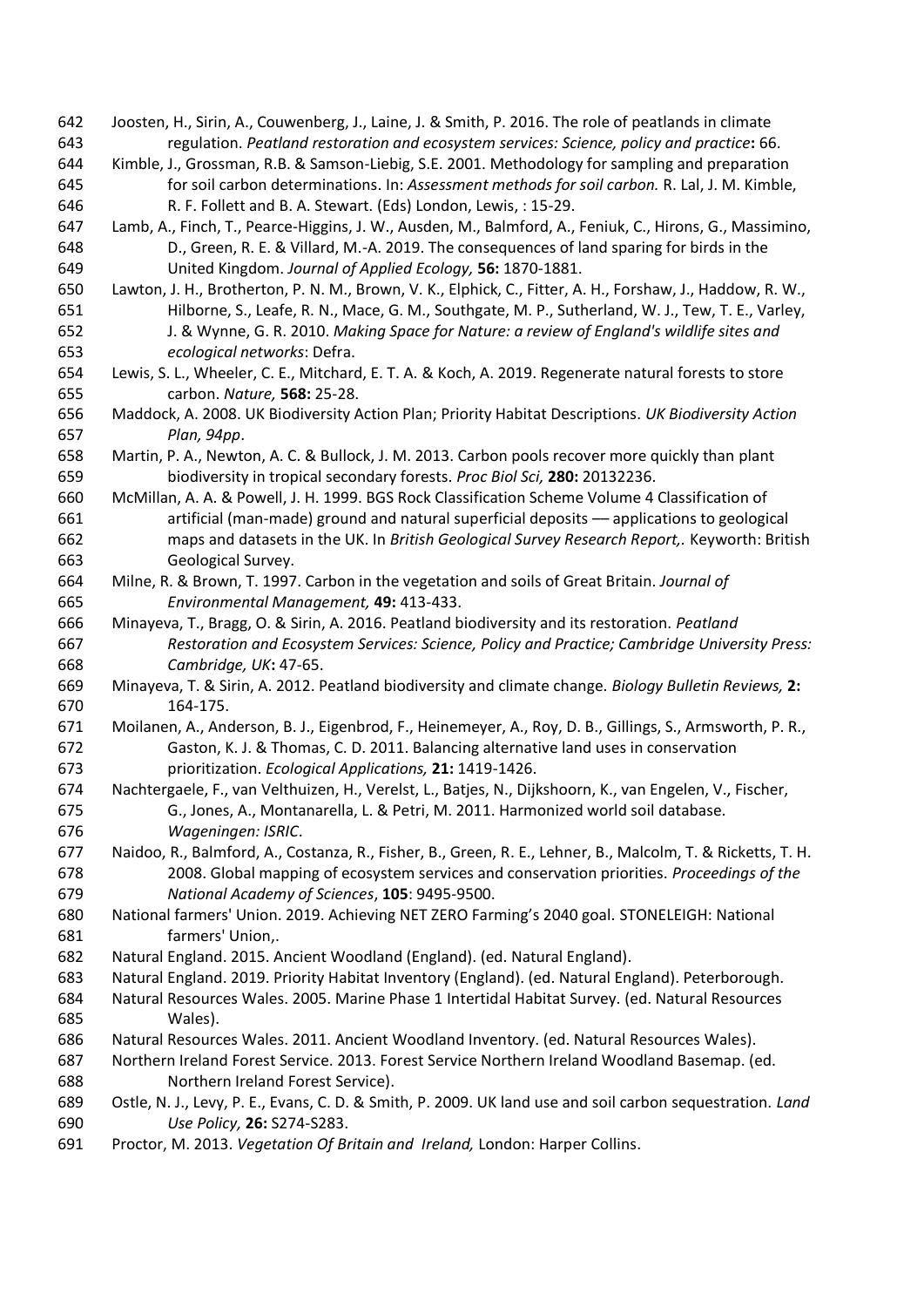- Reside, A. E., VanDerWal, J. & Moran, C. 2017. Trade-offs in carbon storage and biodiversity conservation under climate change reveal risk to endemic species. *Biological Conservation,* **207:** 9-16.
- Reynolds, B., Chamberlain, P., Poskitt, J., Woods, C., Scott, W., Rowe, E., Robinson, D., Frogbrook, Z., Keith, A. & Henrys, P. 2013. Countryside Survey: National "Soil Change" 1978–2007 for Topsoils in Great Britain—acidity, carbon, and total nitrogen status. *Vadose Zone Journal,* **12**.
- Rowland, C. S., Morton, R. D., Carrasco, L., McShane, G., O'Neil, A. W. & Wood, C. M. 2017. Land Cover Map 2015. NERC Environmental Information Data Centre.
- Runting, R. K., Ruslandi, Griscom, B. W., Struebig, M. J., Satar, M., Meijaard, E., Burivalova, Z., Cheyne, S. M., Deere, N. J., Game, E. T., Putz, F. E., Wells, J. A., Wilting, A., Ancrenaz, M., Ellis, P., Khan, F. A. A., Leavitt, S. M., Marshall, A. J., Possingham, H. P., Watson, J. E. M. & Venter, O. 2019. Larger gains from improved management over sparing–sharing for tropical forests. *Nature Sustainability,* **2:** 53-61.
- Scottish Natural Heritage. 2014. Ancient Woodland Inventory (Scotland). (ed. Scottish Natural Heritage).
- Seddon, N., Chausson, A., Berry, P., Girardin, C. A. J., Smith, A. & Turner, B. 2020. Understanding the value and limits of nature-based solutions to climate change and other global challenges. *Philosophical Transactions of the Royal Society of London B Biol Sci,* **375**: 20190120.
- Smith, P. 2016. Soil carbon sequestration and biochar as negative emission technologies. *Glob Chang Biol,* **22:** 1315-24.
- Smith, P., Chapman, S. J., Scott, W. A., Black, H. I. J., Wattenbach, M., Milne, R., Campbell, C. D., Lilly, A., Ostle, N., Levy, P. E., Lumsdon, D. G., Millard, P., Towers, W., Zaehle, S. & Smith, J. U. 2007. Climate change cannot be entirely responsible for soil carbon loss observed in England and Wales, 1978-2003. *Global Change Biology,* **13:** 2605-2609.
- Smith, P., Davis, S. J., Creutzig, F., Fuss, S., Minx, J., Gabrielle, B., Kato, E., Jackson, R. B., Cowie, A., Kriegler, E., van Vuuren, D. P., Rogelj, J., Ciais, P., Milne, J., Canadell, J. G., McCollum, D., Peters, G., Andrew, R., Krey, V., Shrestha, G., Friedlingstein, P., Gasser, T., Grubler, A., Heidug, W. K., Jonas, M., Jones, C. D., Kraxner, F., Littleton, E., Lowe, J., Moreira, J. R., Nakicenovic, N., Obersteiner, M., Patwardhan, A., Rogner, M., Rubin, E., Sharifi, A., Torvanger, A., Yamagata, Y., Edmonds, J. & Yongsung, C. 2016. Biophysical and economic
- 722 limits to negative CO<sub>2</sub> emissions. *Nature Clim. Change*, **6:** 42-50.
- Thomas, C. D., Anderson, B. J., Moilanen, A., Eigenbrod, F., Heinemeyer, A., Quaife, T., Roy, D. B., Gillings, S., Armsworth, P. R. & Gaston, K. J. 2013. Reconciling biodiversity and carbon conservation. *Ecology Letters,* **16:** 39-47.
- Turetsky, M. R., Benscoter, B., Page, S., Rein, G., van der Werf, G. R. & Watts, A. 2014. Global vulnerability of peatlands to fire and carbon loss. *Nature Geoscience,* **8:** 11-14.
- UK Government. 1994. Biodiversity The UK Action Plan. London: HMSO.
- UK Government. 2018. A Green Future: Our 25 Year Plan to Improve the Environment. London.
- UK Government. 2019a. Climate Change Act 2008. .
- UK Government. 2019b. Habitats Directive Article 17 2019 submission UK. Submission to European Union on Habitats Directive Obligations.
- UK Government. 2019c. Wildlife and Countryside Act 1981.
- Williams, D. R., Phalan, B., Feniuk, C., Green, R. E. & Balmford, A. 2018. Carbon Storage and Land-Use Strategies in Agricultural Landscapes across Three Continents. *Curr Biol,* **28:** 2500-2505 e4.
- Williams, J. 2006a. *Common Standards Monitoring for Designated Sites: First six year report. Summary*: Joint Nature Conservation Committee.
- Williams, J. M. 2006b. Common Standards Monitoring for Designated Sites: First Six Year Report. . Peterborough: JNCC.
- Wilson, D., Blain, D., Couwenberg, J., Evans, C., Murdiyarso, D., Page, S., Renou-Wilson, F., Rieley, J., 741 Strack, M. & Tuittila, E. 2016. Greenhouse gas emission factors associated with rewetting of organic soils.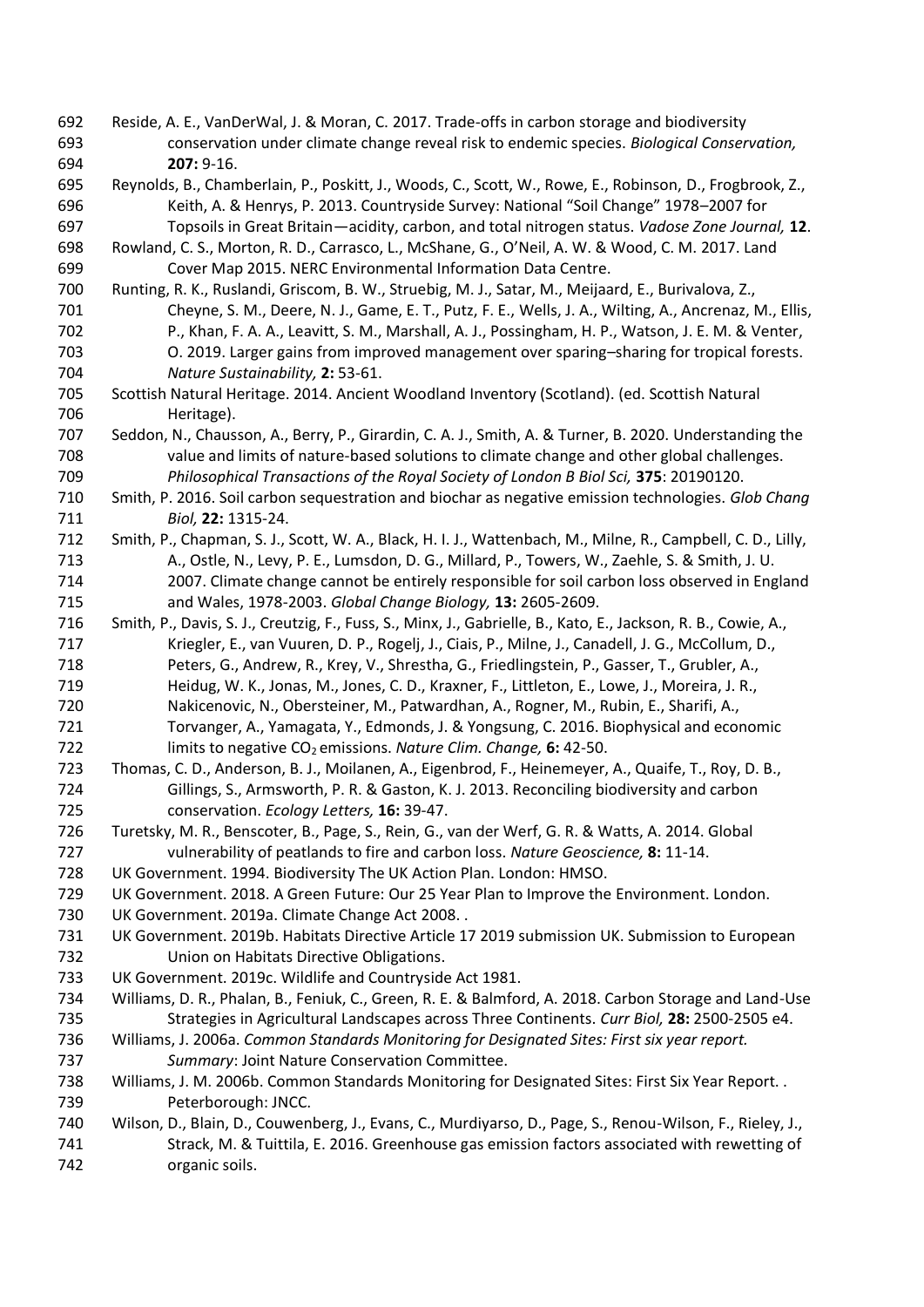- Wilson, J. D., Evans, A. D. & Grice, P. V. 2009. *Bird conservation and agriculture*: Cambridge University Press Cambridge.
- Woodland Trust. 2008. Northern Ireland Ancient Woodland Inventory. (ed. Woodland Trust).
- Woomer, P., Karanja, N.K. & Murage, E.W. 2001. Estimating total system carbon in smallhold farming systems of the East African Highlands. In: *Assessment methods for soil carbon.* R. Lal, J. M.
- Kimble, R. F. Follett and B. A. Stewart (Eds). London, Lewis: 147.
- Worrall, F., Armstrong, A. & Adamson, J. K. 2007. The effects of burning and sheep-grazing on water table depth and soil water quality in a upland peat. *Journal of Hydrology,* **339:** 1-14.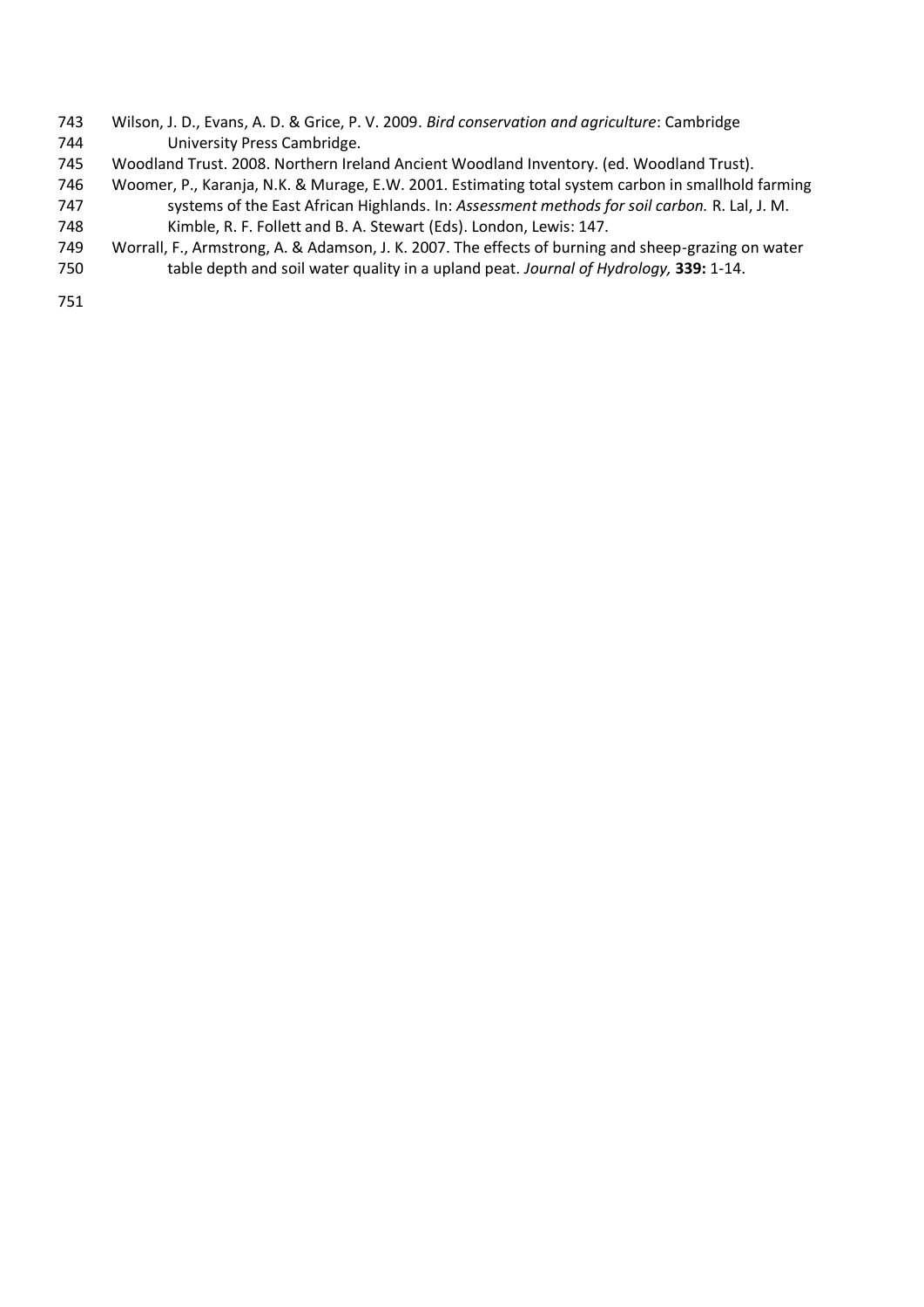752 Table 1. Estimated total vegetation and soil carbon stores by HCV cover class, and levels of statutory protection.

|                           | <b>Total Area (ha)</b> | Protected<br>area (ha) | C store<br>(6t) | <b>Protected C</b><br>store (Gt) | % C<br>protected |
|---------------------------|------------------------|------------------------|-----------------|----------------------------------|------------------|
| Bog (blanket &<br>raised) | 956,853                | 426,877                | 0.10            | 0.05                             | 47.0             |
| <b>Fen</b>                | 17,414                 | 8,794                  | 0.002           | 0.001                            | 50.0             |
| Heath                     | 2,440,951              | 836,930                | 0.24            | 0.085                            | 34.4             |
| Littoral Mud              | 163,872                | 154,341                | 0.02            | 0.02                             | 94.7             |
| <b>Saltmarsh</b>          | 79,589                 | 62,302                 | 0.01            | 0.01                             | 77.8             |
| Semi natural grass        | 940,686                | 940,686                | 0.09            | 0.09                             | $100*$           |
| Wet grassland             | 2,348                  | 893                    | 0.000           | 0.000                            |                  |
| Woodland                  | 421,943                | 164,742                | 0.08            | 0.01                             | 11.0             |
| Total                     | 5,023,656              | 2,595,566              | 0.55            | 0.26                             | 47.0             |
|                           | CO <sub>2eq</sub>      |                        | 2.02            | 0.95                             |                  |
|                           | % unprotected          | 48                     |                 | 53                               |                  |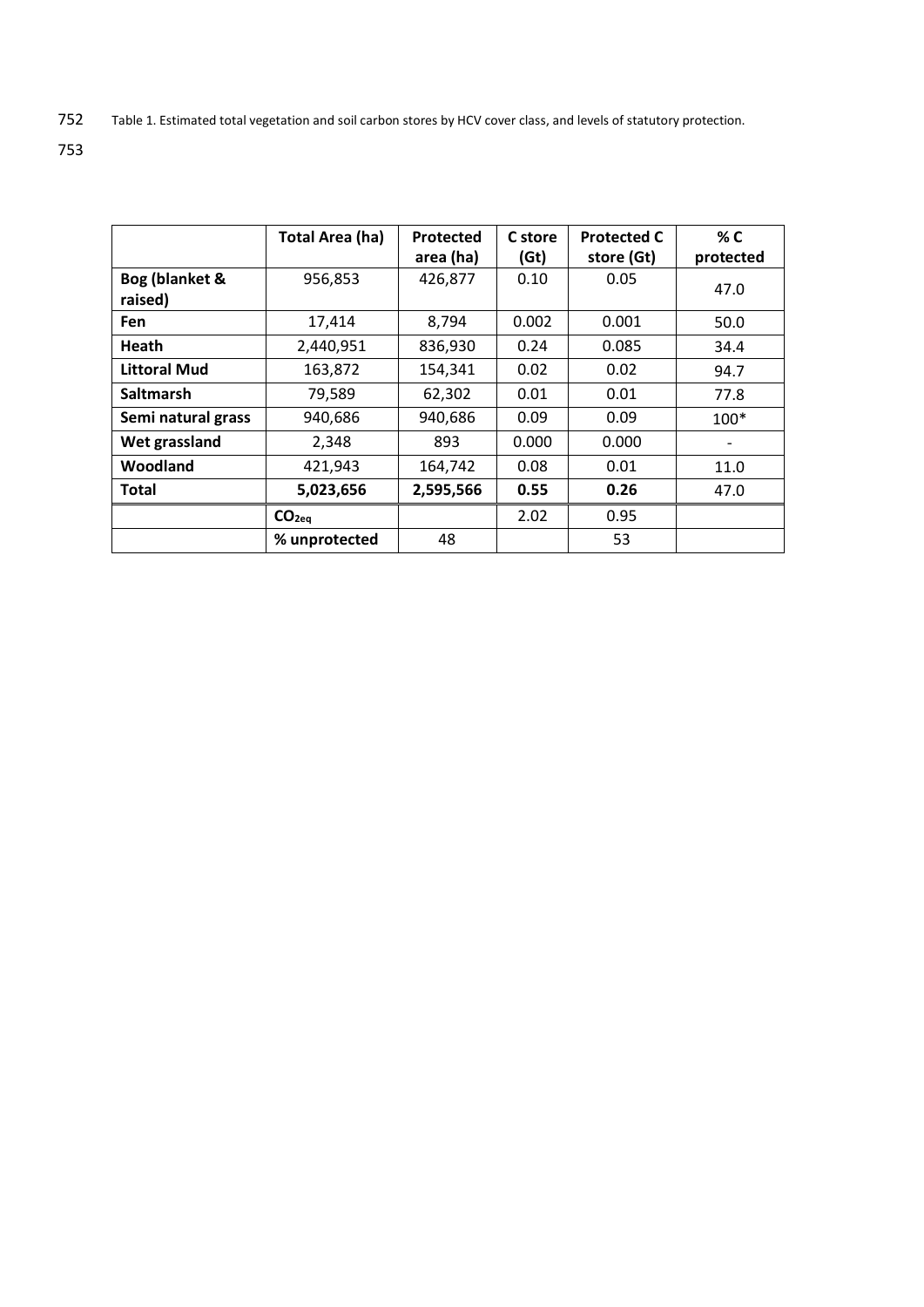754 Table 2. Estimated total vegetation and soil carbon stores by UK country, and levels of statutory protection.

|                         | <b>National</b><br>Area (ha) | Area under<br><b>HCV land</b><br>cover (ha) | Protected<br>area (ha) | C store<br>( <b>fit</b> ) | Protected<br>C store<br>( <b> Git</b> ) | Non-<br><b>HCV C</b><br><b>Store</b><br>( <b>fit</b> ) |
|-------------------------|------------------------------|---------------------------------------------|------------------------|---------------------------|-----------------------------------------|--------------------------------------------------------|
| <b>England</b>          | 13,045,920                   | 1,129,075                                   | 747,119                | 0.13                      | 0.08                                    |                                                        |
| <b>Northern Ireland</b> | 1,418,191                    | 220,024                                     | 62,379                 | 0.02                      | 0.01                                    | 1.3                                                    |
| <b>Scotland</b>         | 7,881,042                    | 3,342,794                                   | 1,274,440              | 0.34                      | 0.12                                    |                                                        |
| <b>Wales</b>            | 2,078,224                    | 352,433                                     | 260,654                | 0.04                      | 0.03                                    |                                                        |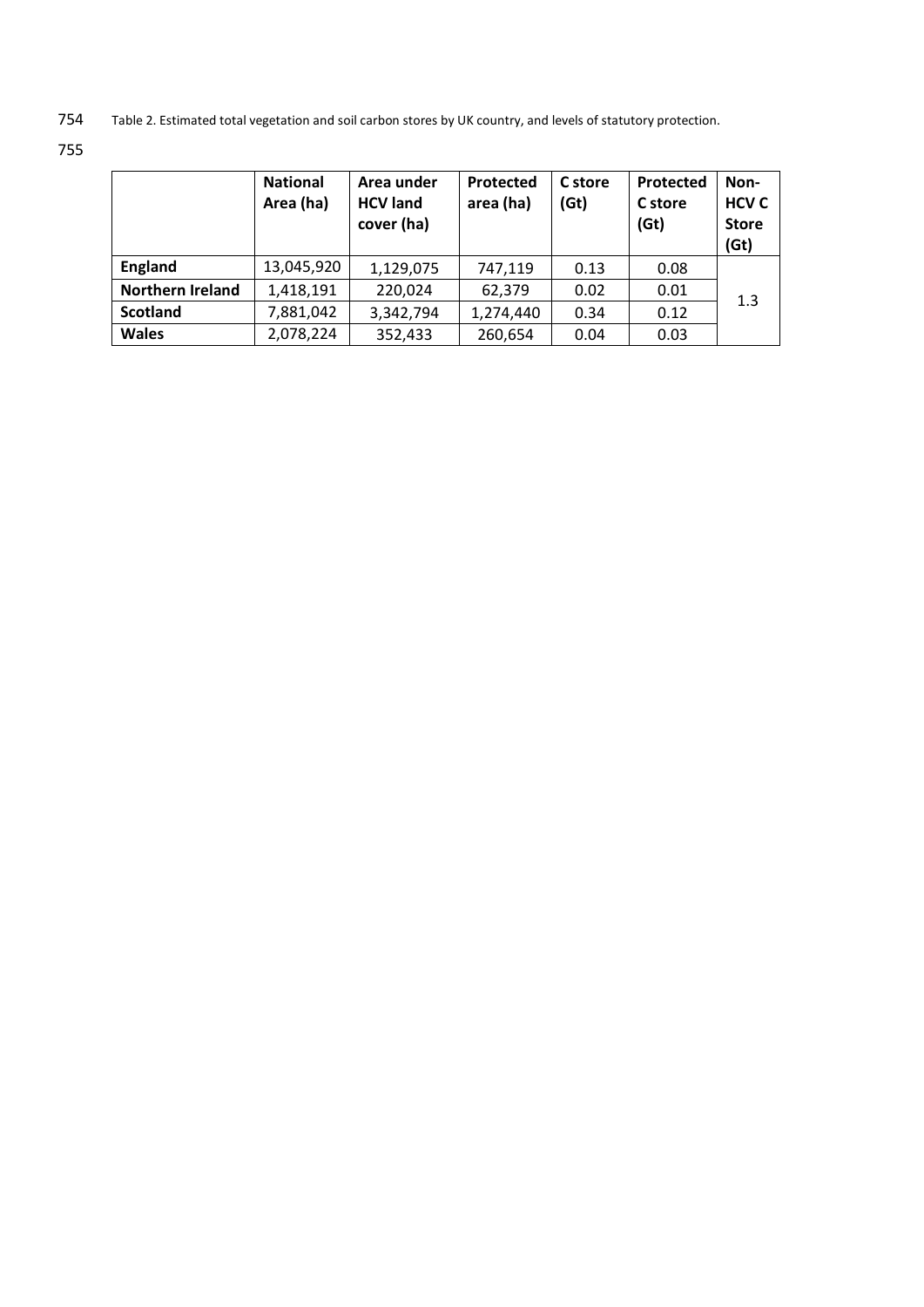- 756 Table 3. Net Greenhouse Gas emissions of broad HCV cover classes by soil type and condition. Negative values represent<br>757 atmospheric removal (i.e. climate cooling). \* Represents fluxes accounting for emissions due to
- 757 atmospheric removal (i.e. climate cooling). \* Represents fluxes accounting for emissions due to transition process after<br>758 restoration towards target habitat, of non-peat forming vegetation communities to fen or bog.

758 restoration towards target habitat, of non-peat forming vegetation communities to fen or bog. \*\* Represents fluxes<br>759 potentially possible once vegetation communities are restored to peat-forming vegetation types afte potentially possible once vegetation communities are restored to peat-forming vegetation types after restoration.

| <b>Broad Habitat</b>            | Soil        | <b>Total Area</b>                 | % in Good         | <b>Flux in current</b> | *Flux if all          | **Flux if all in      |
|---------------------------------|-------------|-----------------------------------|-------------------|------------------------|-----------------------|-----------------------|
| <b>Class</b>                    | <b>Type</b> | (ha)                              | <b>Ecological</b> | condition              | restored              | good condition        |
|                                 |             |                                   | Condition         | (tCO <sub>2eq</sub> )  | (tCO <sub>2eq</sub> ) | (tCO <sub>2eq</sub> ) |
| Semi natural<br>grass           | Mineral     | 652,612                           | 0.31              | $-1,011,549$           | $-1,011,549$          | $-1,011,549$          |
|                                 | Organic     | 288,074                           |                   | 786,442                | 233,340               | $-2,881$              |
| <b>Broad-leaved</b><br>Woodland | Mineral     | 274,838                           | 0.35              | $-2,943,515$           | $-2,943,515$          | $-2,943,515$          |
| <b>Conifer</b><br>woodland      | Mineral     | 147,105                           | 0.46              | $-2,575,809$           | $-2,575,809$          | $-2,575,809$          |
| Wet grassland                   | Mineral     | 1,775                             | 0.30              | $-2,752$               | $-2,752$              | $-2,752$              |
|                                 | Organic     | 573                               |                   | 1,563                  | 3,648                 | $-349$                |
| <b>Bog</b>                      | Organic     | 956,853                           | 0.53              | 1,222,667              | 359,203               | $-9,569$              |
| <b>Fen</b>                      | Organic     | 17,414                            | 0.38              | 25,729                 | 65,346                | $-10,623$             |
| Heath                           | Mineral     | 2,138,458                         | 0.20              | $-4,318,730$           | $-7,377,680$          | $-7,377,680$          |
|                                 | Organic     | 302,493                           |                   | 825,806                | 245,019               | $-3,025$              |
| <b>Saltmarsh</b>                |             | 79,499                            | 0.50              | $-333,896$             | $-333,896$            | $-333,896$            |
| <b>Littoral Mud</b>             |             | 163,872                           | 0.66              | $-383,460$             | $-383,460$            | $-383,460$            |
| <b>Totals</b>                   |             | 5,023,656                         |                   | $-8,707,503$           | $-13,722,104$         | $-14,655,106$         |
|                                 |             | Total (GtCO <sub>2eg</sub> )      |                   | $-0.0087$              | $-0.0137$             | $-0.0147$             |
|                                 |             | Difference (GtCO <sub>2eg</sub> ) |                   |                        | 0.0050                | 0.0059                |
|                                 |             | % change in mitigation            |                   |                        | 57.6                  | 68.3                  |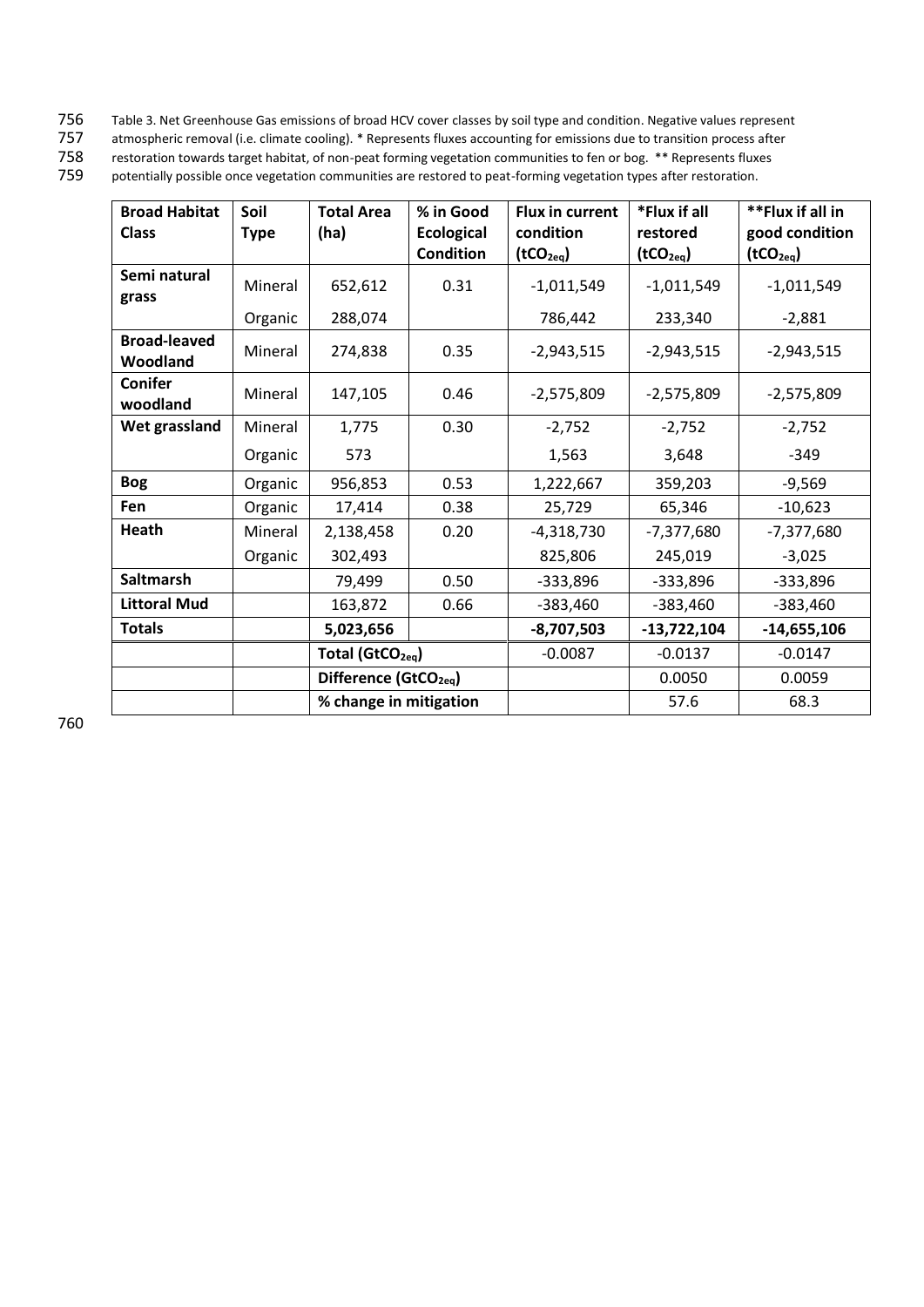

761 Figure 1. Distribution and land designation status of High Conservation Value habitats in the United Kingdom. a) Soil (to 30cm) and vegetation 762 carbon density in tonnes per hectare in all HCV habitats; b) carbon density in national and internationally designated areas; c) location of er The United States of the United Kingdom: green = SSSI/ASSI, black = SAC, red = SPA (for details of designations see